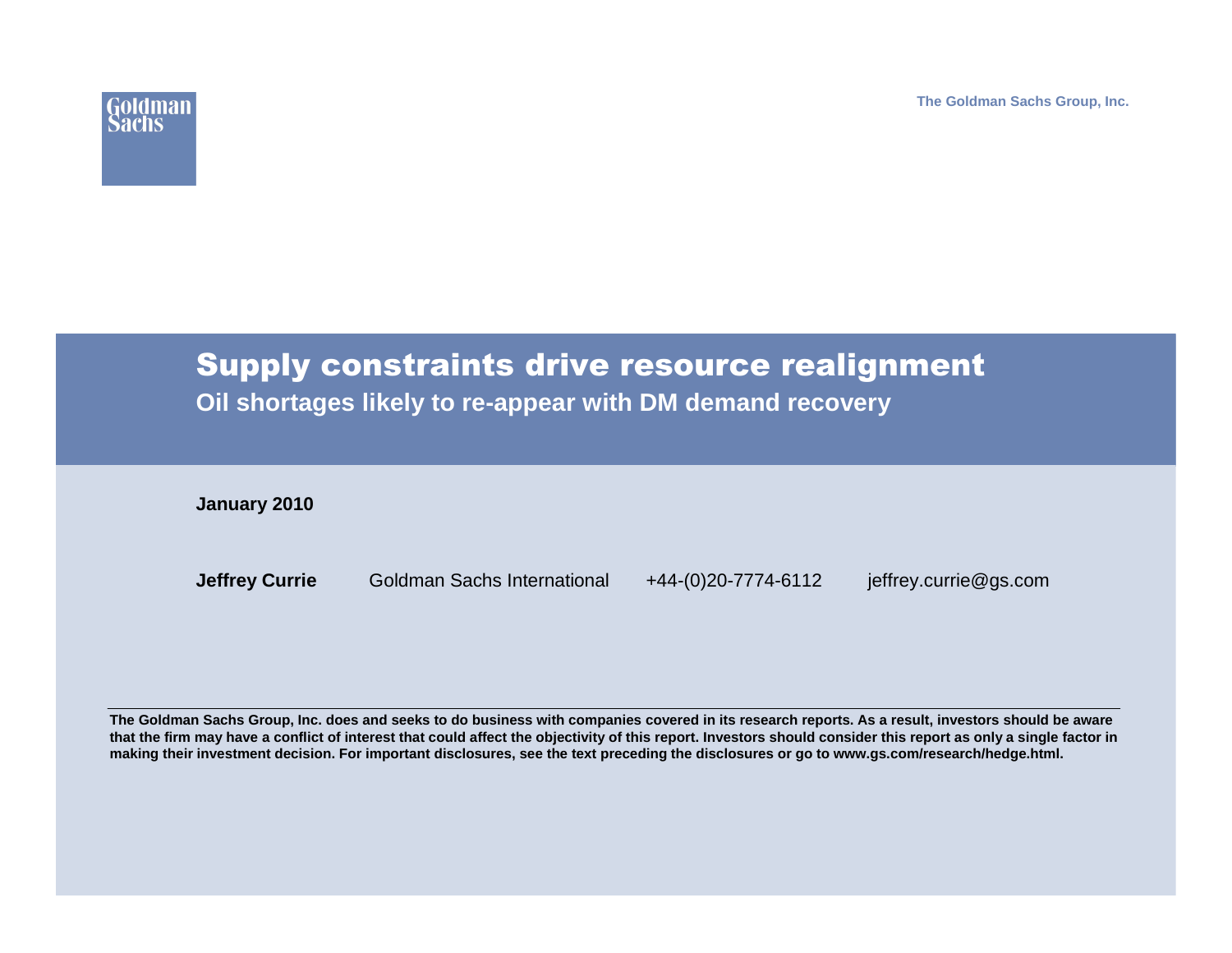### The commodity crisis is an obvious imbalance like Goldman the financial crisis was

Million b/d



Source: IEA, GS Global ECS Research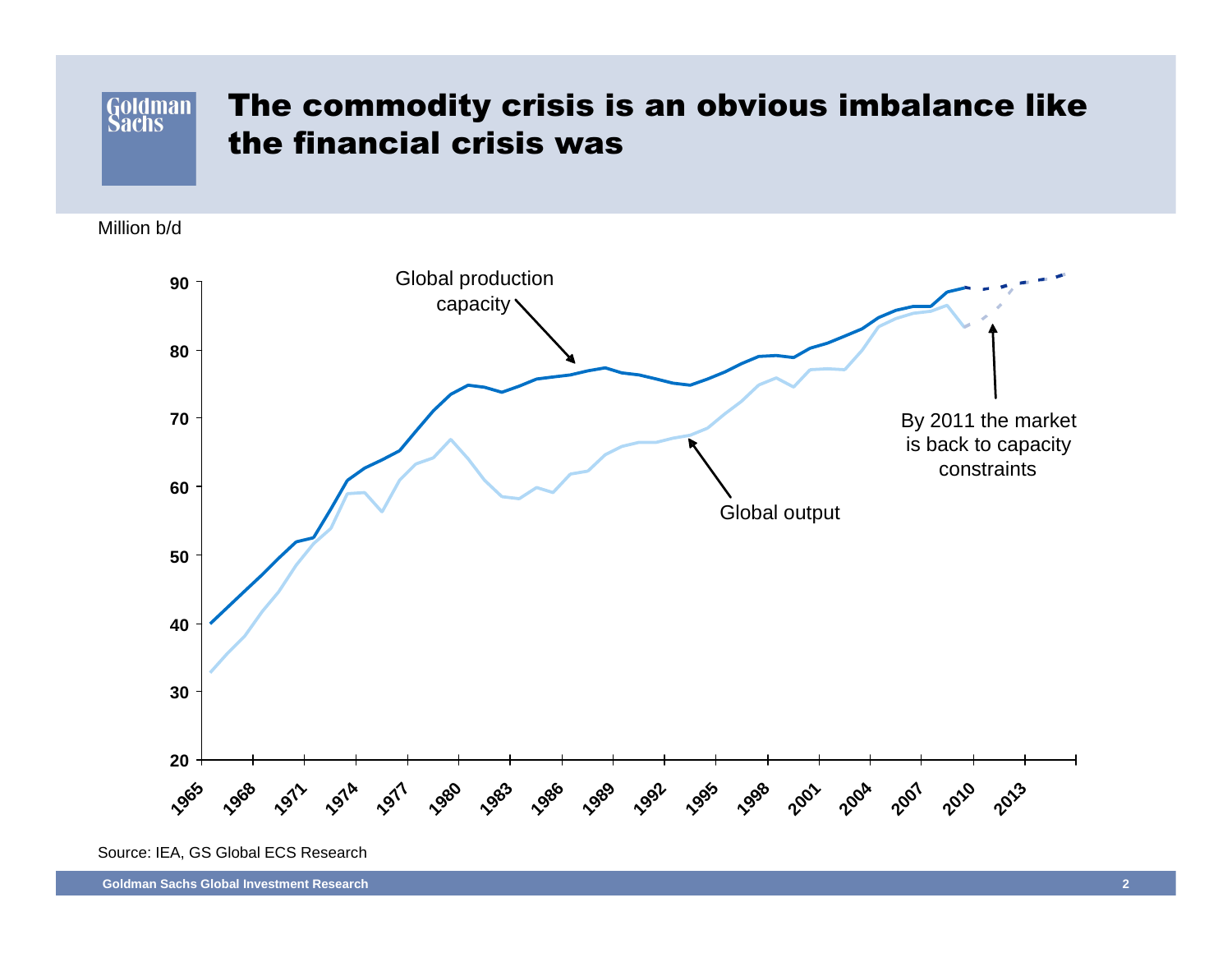### **Goldman Sachs**

## However, the financial crisis created a collapse in company returns which has significantly interrupted the investment phase

Average cash return among oil integrated companies

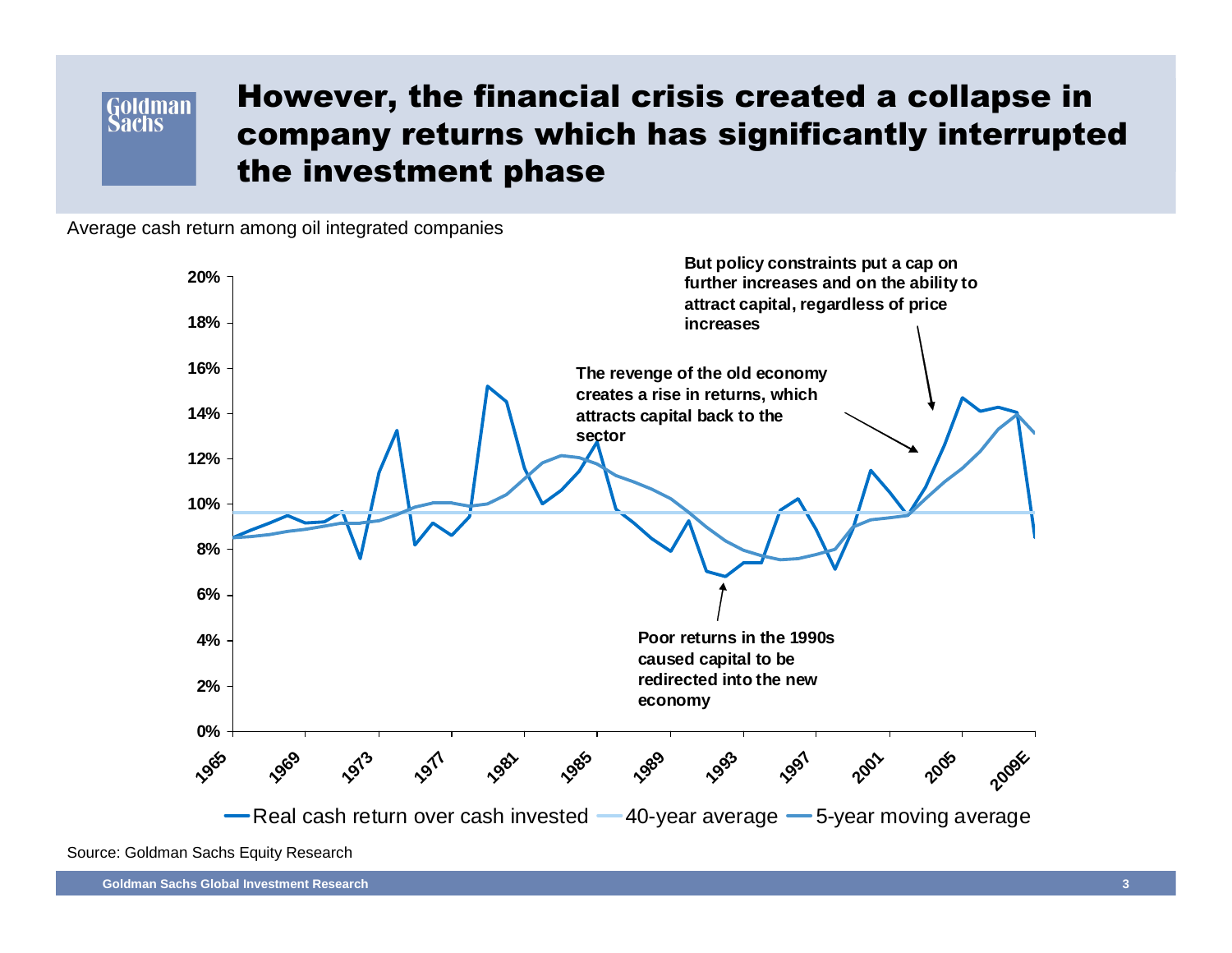# Goldman

## The collapse in commodity demand was driven by the decline in GDP, not higher prices, which suggest asthe economy recovers, so will demand

Percent change year over year – GDP on left axis



Source: Goldman Sachs Global ECS Research.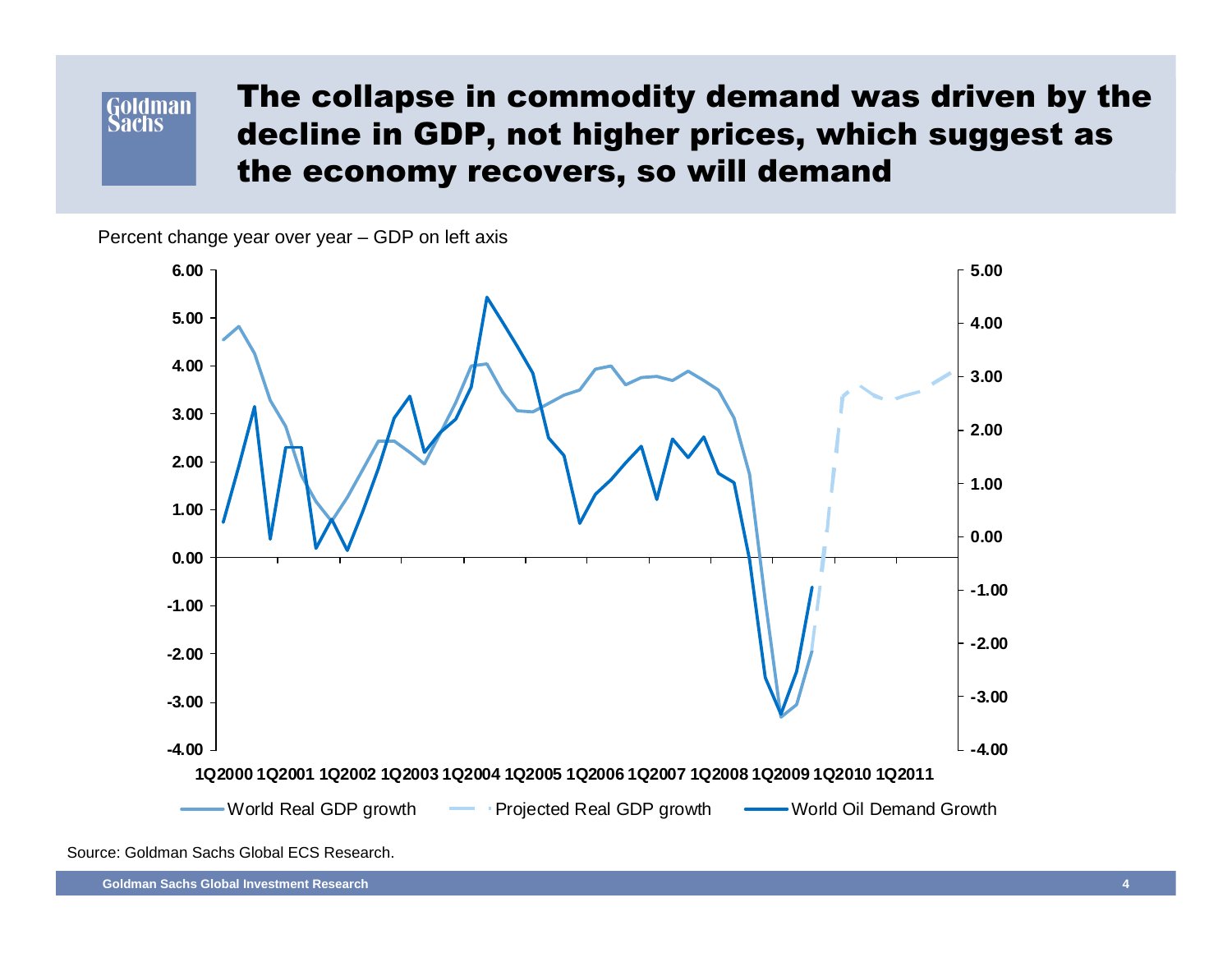#### Two concepts that drive our views:Goldman Sachs

- 1. The adding up constraints – Commodities are physical, not financial markets. So you cannot consume what you do not have, and you cannot store what you don't have space to store.
- 2. Don't begin an argument with price as it will only get you into trouble. Instead always start an argument with a fundamental event, i.e. inflation expectations and the impact of oil prices on economic growth.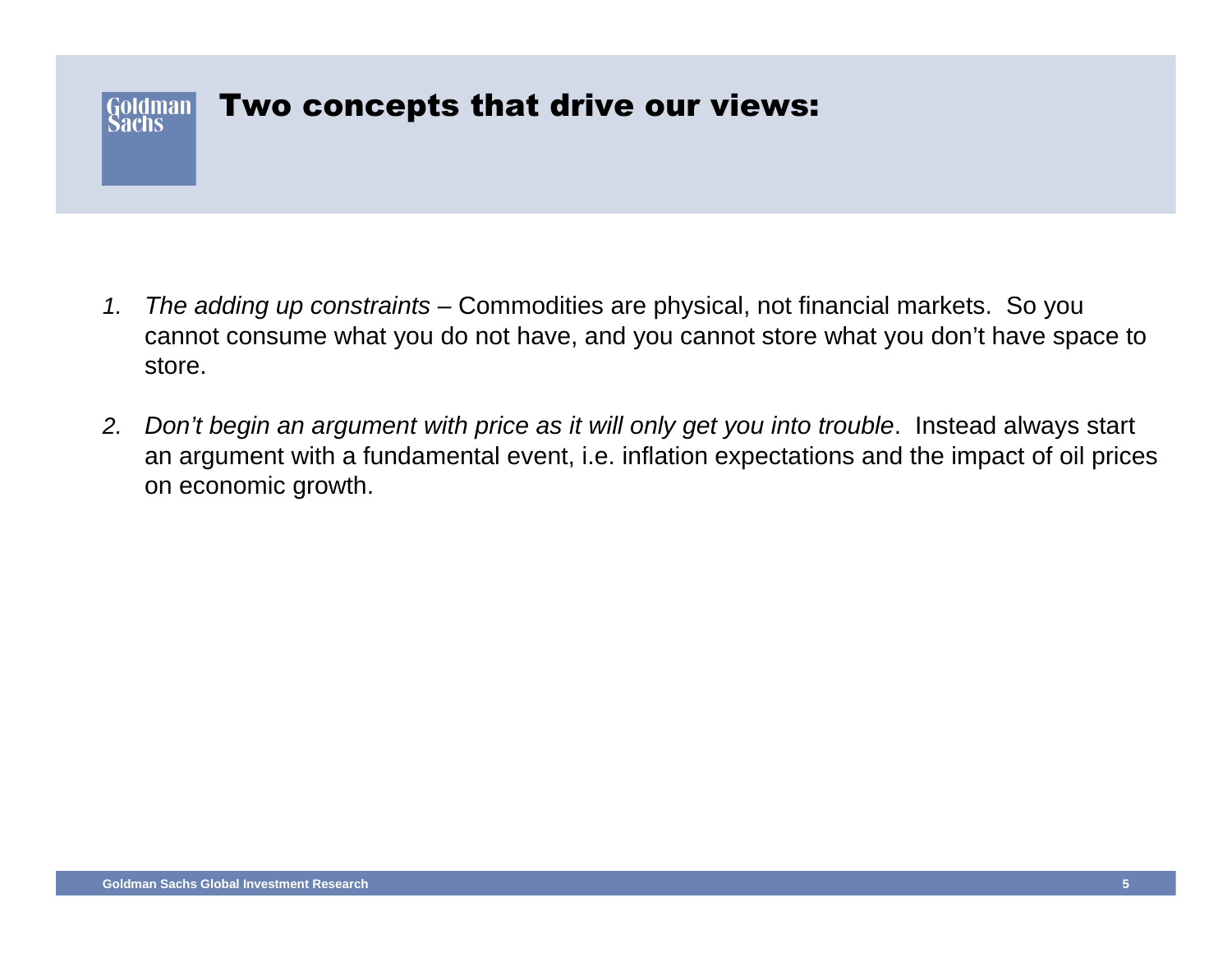

## Commodities that are more difficult to store are more volatile

| <b>Commodity</b>                    | <b>Annualized volatility</b> |
|-------------------------------------|------------------------------|
| US Power (PJM West Hub - real time) | 308.7                        |
| US Power (PJM West Hub - day ahead) | 180.4                        |
| <b>NYMEX Natural Gas</b>            | 75.6                         |
| <b>UK Natural Gas</b>               | 74.8                         |
| <b>WTI Crude Oil</b>                | 64.2                         |
| <b>NYMEX RBOB</b>                   | 54.9                         |
| <b>LME Nickel</b>                   | 53.1                         |
| <b>USGC Heating Oil</b>             | 52.3                         |
| <b>Brent Crude Oil</b>              | 50.9                         |
| <b>LME Zinc</b>                     | 43.8                         |
| <b>LME Copper</b>                   | 43.6                         |
| <b>CBOT Corn</b>                    | 42.0                         |
| <b>CBOT Wheat</b>                   | 41.2                         |
| CME Lean Hog                        | 39.9                         |
| London Silver                       | 39.9                         |
| NYBOT Cocoa                         | 38.4                         |
| <b>NYBOT Sugar</b>                  | 37.9                         |
| <b>CBOT Soybean</b>                 | 37.2                         |
| <b>NYBOT Cotton</b>                 | 35.2                         |
| London Palladium                    | 34.4                         |
| <b>LME Aluminum</b>                 | 32.2                         |
| <b>NYBOT Coffee</b>                 | 31.2                         |
| London Platinum                     | 29.3                         |
| London Gold                         | 22.9                         |
| <b>CME Live Cattle</b>              | 17.3                         |

Source: Various exchanges and GS Global ECS Research.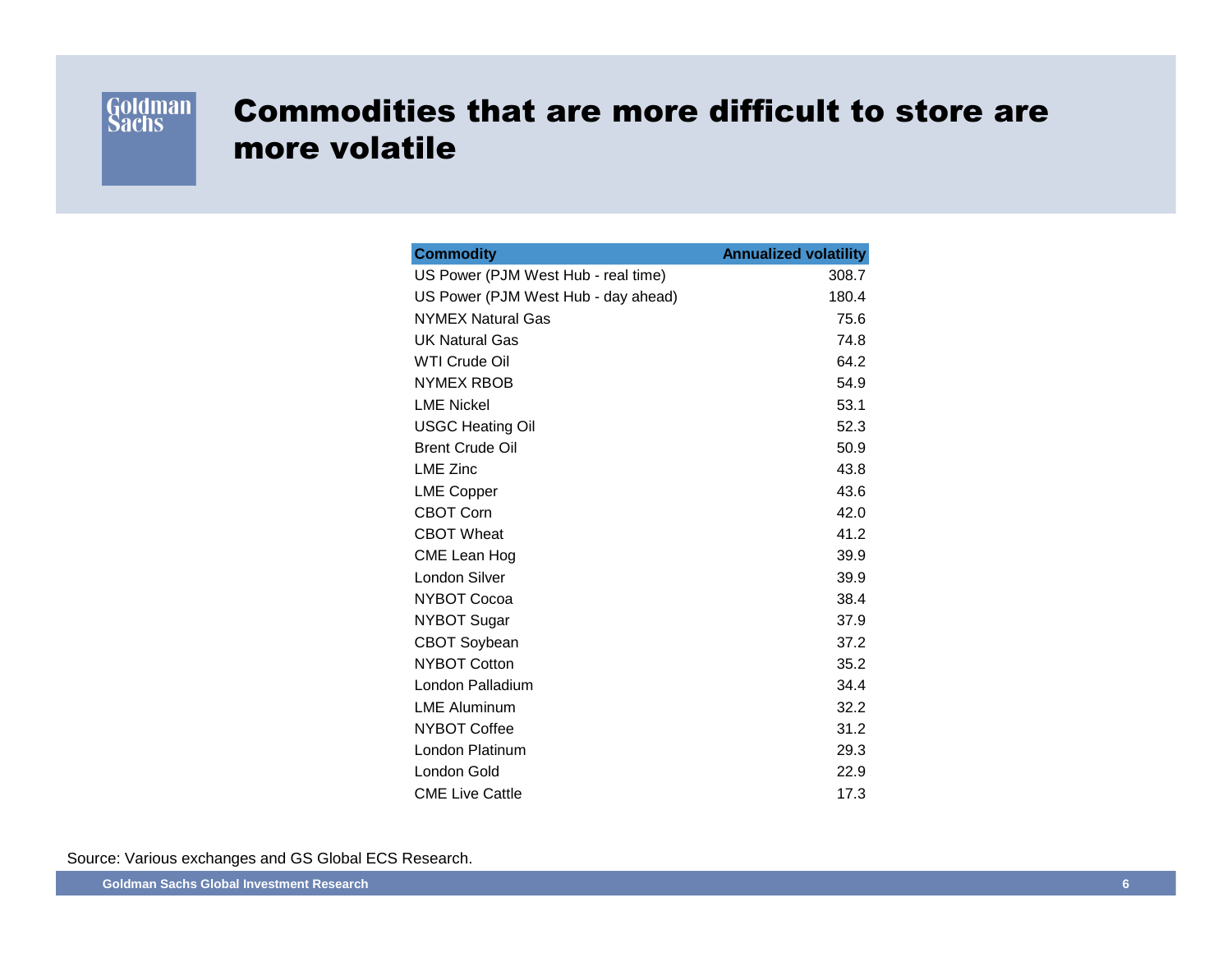Goldman **Sachs** 

### Commodity inventory drives volatility

### **WTI volatility increases as inventories approach exhaustion and as inventories approach capacity**

**60%70%**• 1997-2009 **50%60%**1971-20081-month realized volatility I-month realized volatility **1-month realized volatility** month realized volatility **40%50%30%40%20%30%20%10%10%0%-120 -70 -20 30 800 100 200 300 400 500 600 700 800 900 1,000** Crude oil stocks deviation vs. 5-year average (ex SPR)LME Copper stock ('000)

#### Percentage, vertical axis; million barrels, horizontal axis

### **Copper volatility increases as inventories approach exhaustion, but remains steady as inventories rise given few storage capacity constraints for metal**

Percentage, vertical axis; Thousand mt, horizontal axis

#### Source: NYMEX, LME and GS Global ECS Research.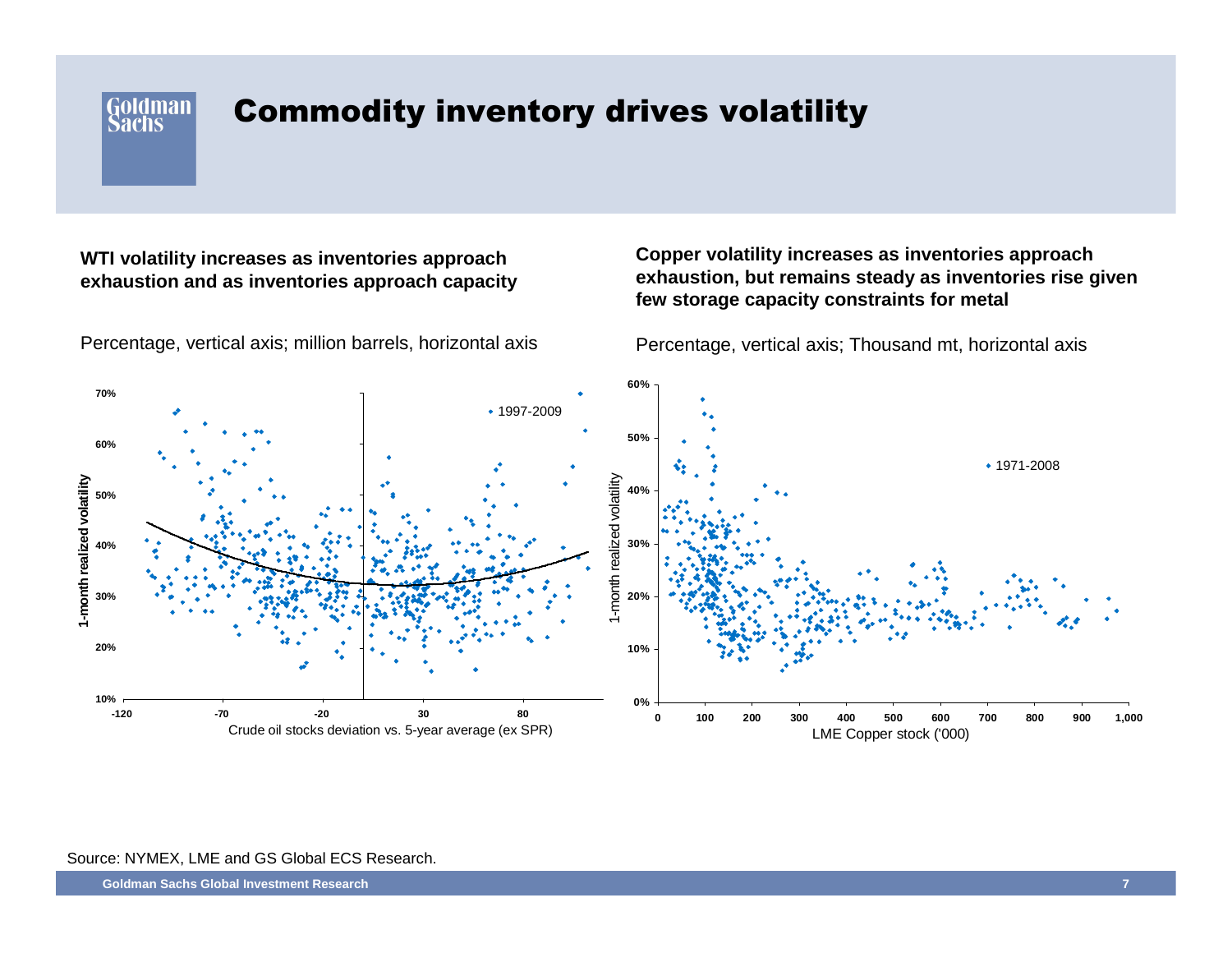#### Goldman | achs

## Three emerging themes that are likely to dominate in 2010 and beyond

- 1. Differentiation between commodities driven by the extent of supply constraints that will likely drive greater price dispersion across the commodity complex i.e. the end of Btu convergence
- 2. Resource realignment as emerging markets are forced to bid away scarce commodities from the developed economies, especially when supply constraints are more restrictive, which shifts the focus away from the sustainability of higher *prices* and towards the sustainability of higher growth;
- 3. Increasing macroeconomic correlations as resource realignment will likely increase the relevance of the commodity prices and supply to the broader macroeconomic environment.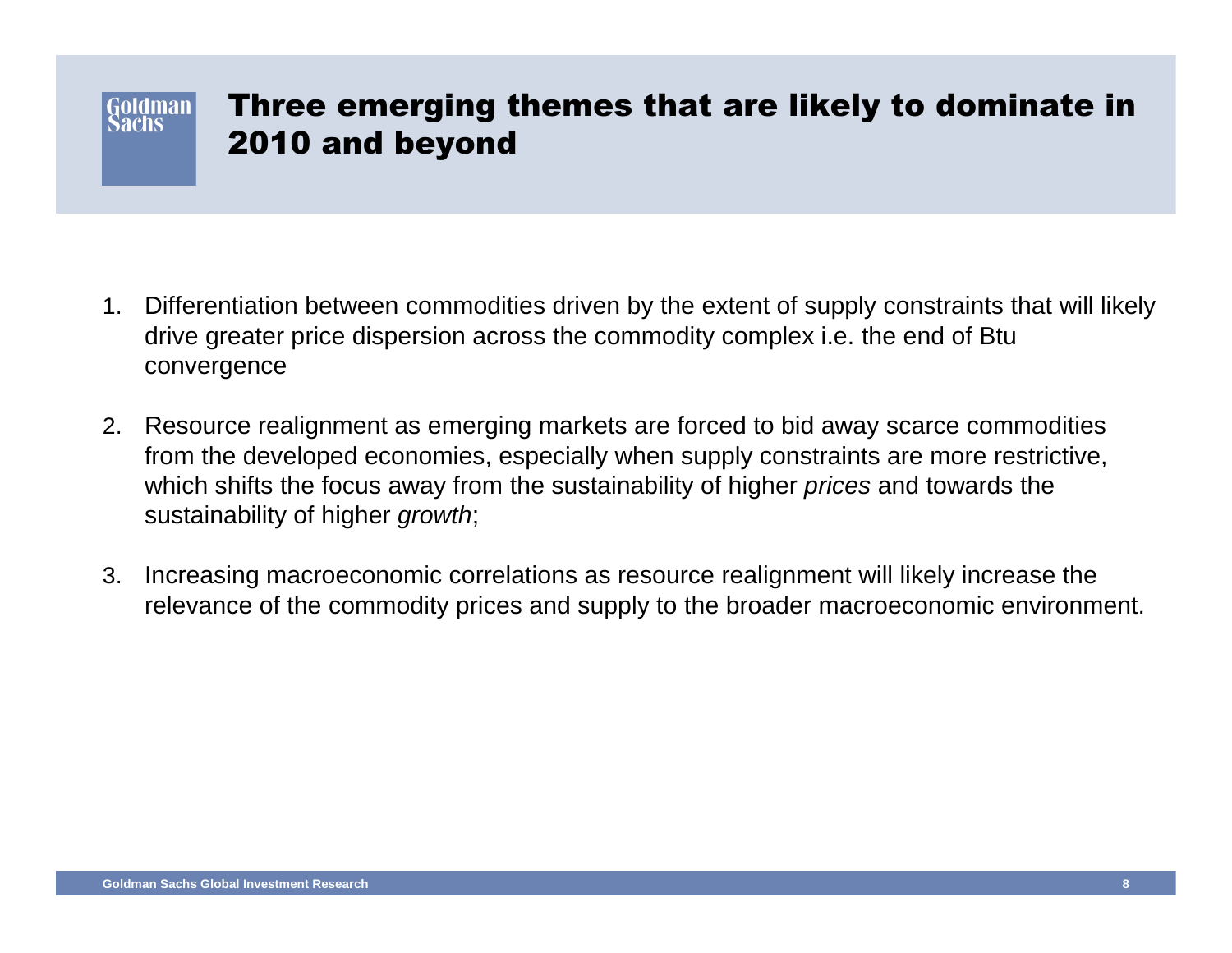### Commodities with more restrictive supply constraints **Goldman** Sachs and greater leverage to emerging market demand growth have more positive outlooks

Capacity utilization as of November 2009, EM vs. DM consumption growth is annual based on 1999-2008 consumption, BRIC leverage is average of 2008 and 2009



Source: Goldman Sachs Global ECS Research.ce: DOE.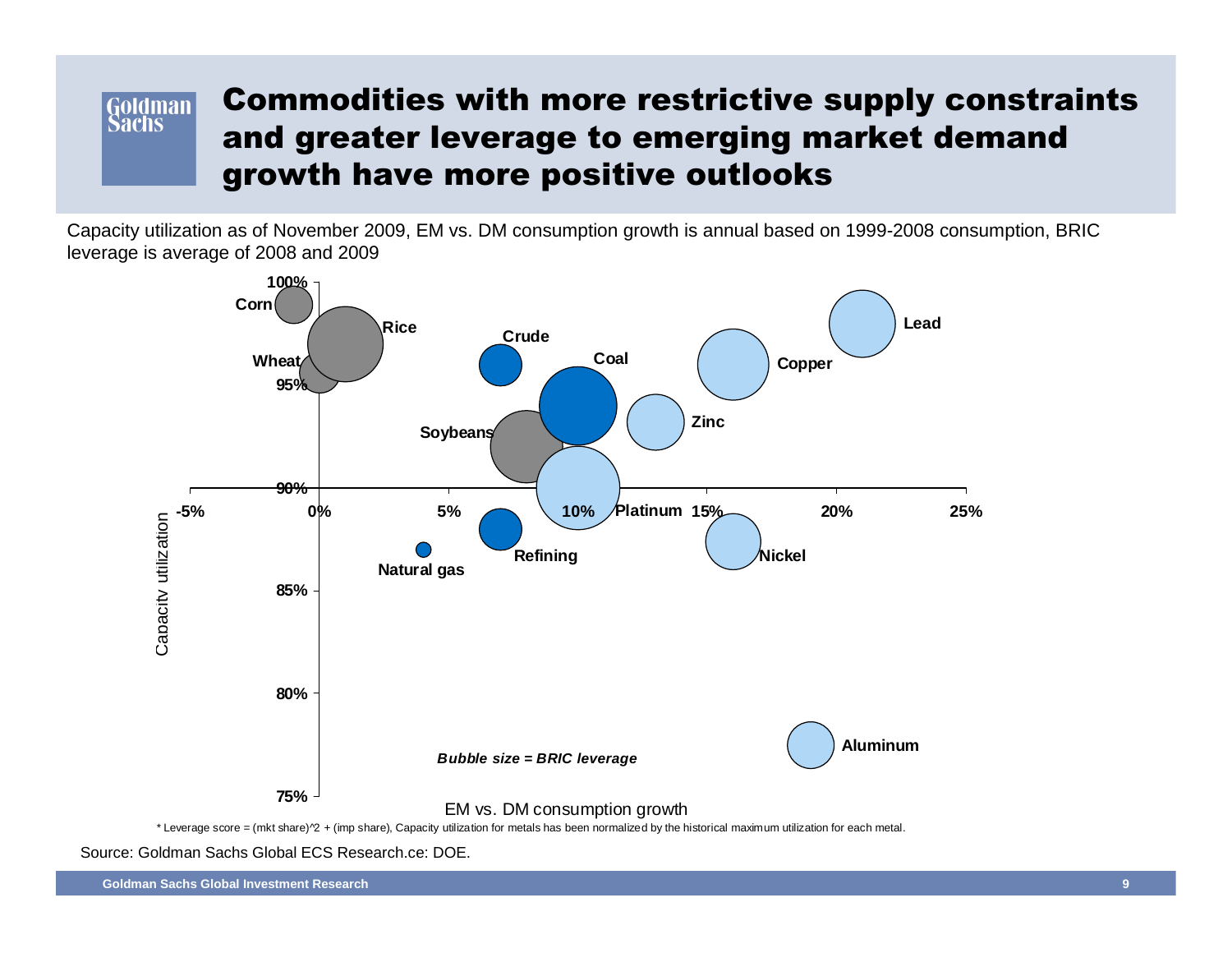

## Credit normalization drove the most recent rally, as we still await the economic recovery rally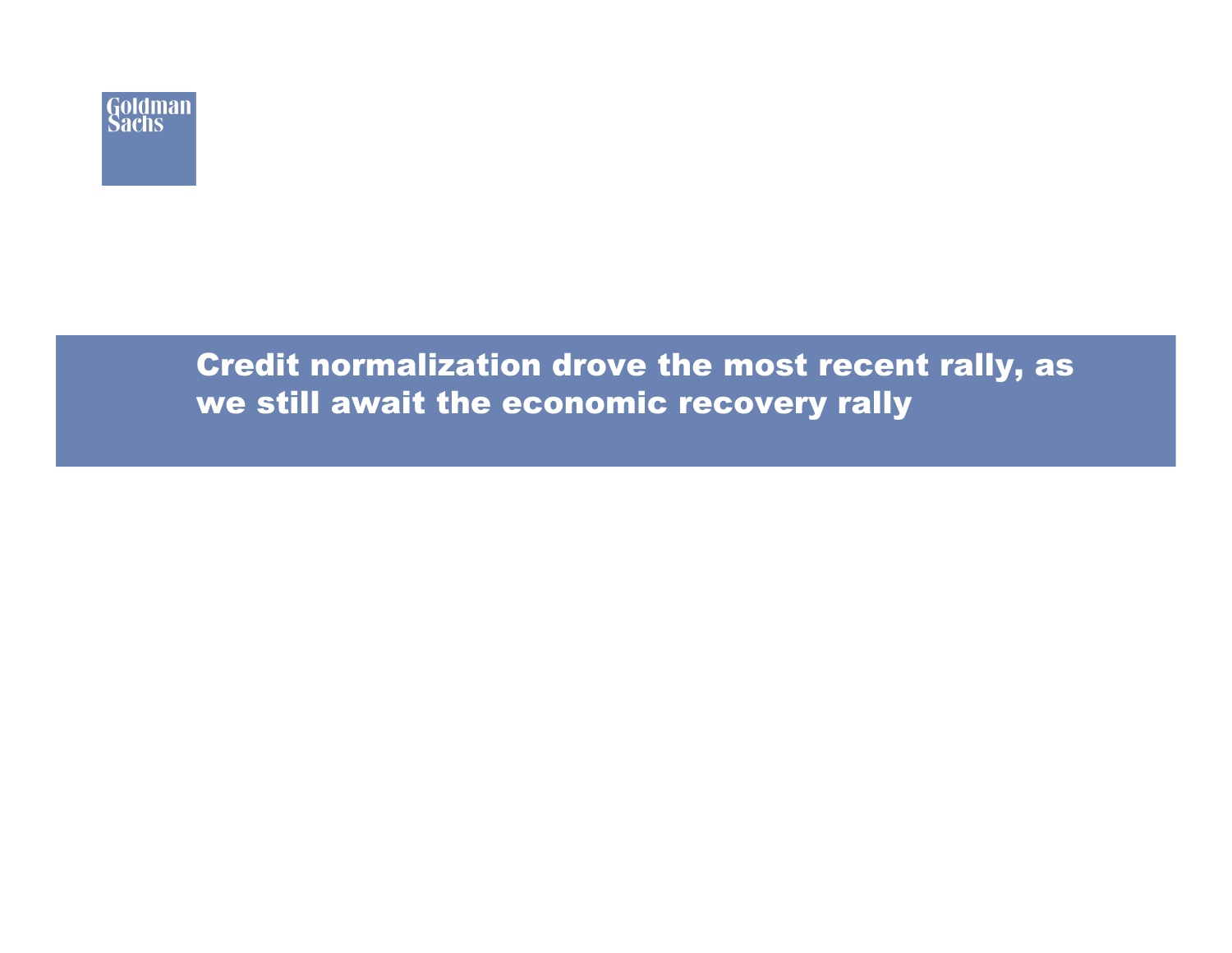

\$/bbl



Source: GS Global ECS Research

**Goldman Sachs Global Investment Research**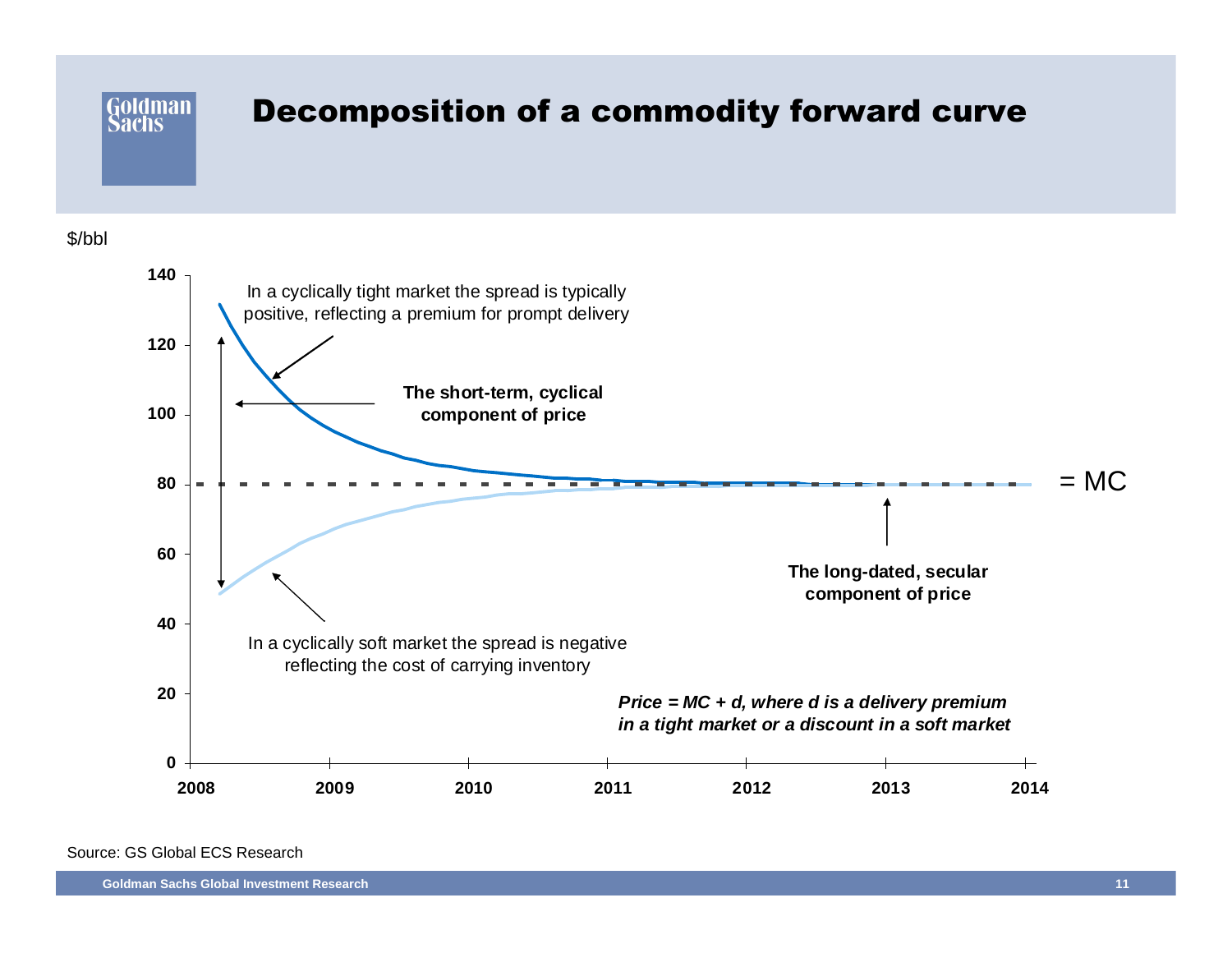#### **Goldman Sachs**

Long-dated commodity prices have remained very stable during the credit crisis, with most of the volatility in prices being driven by term structure

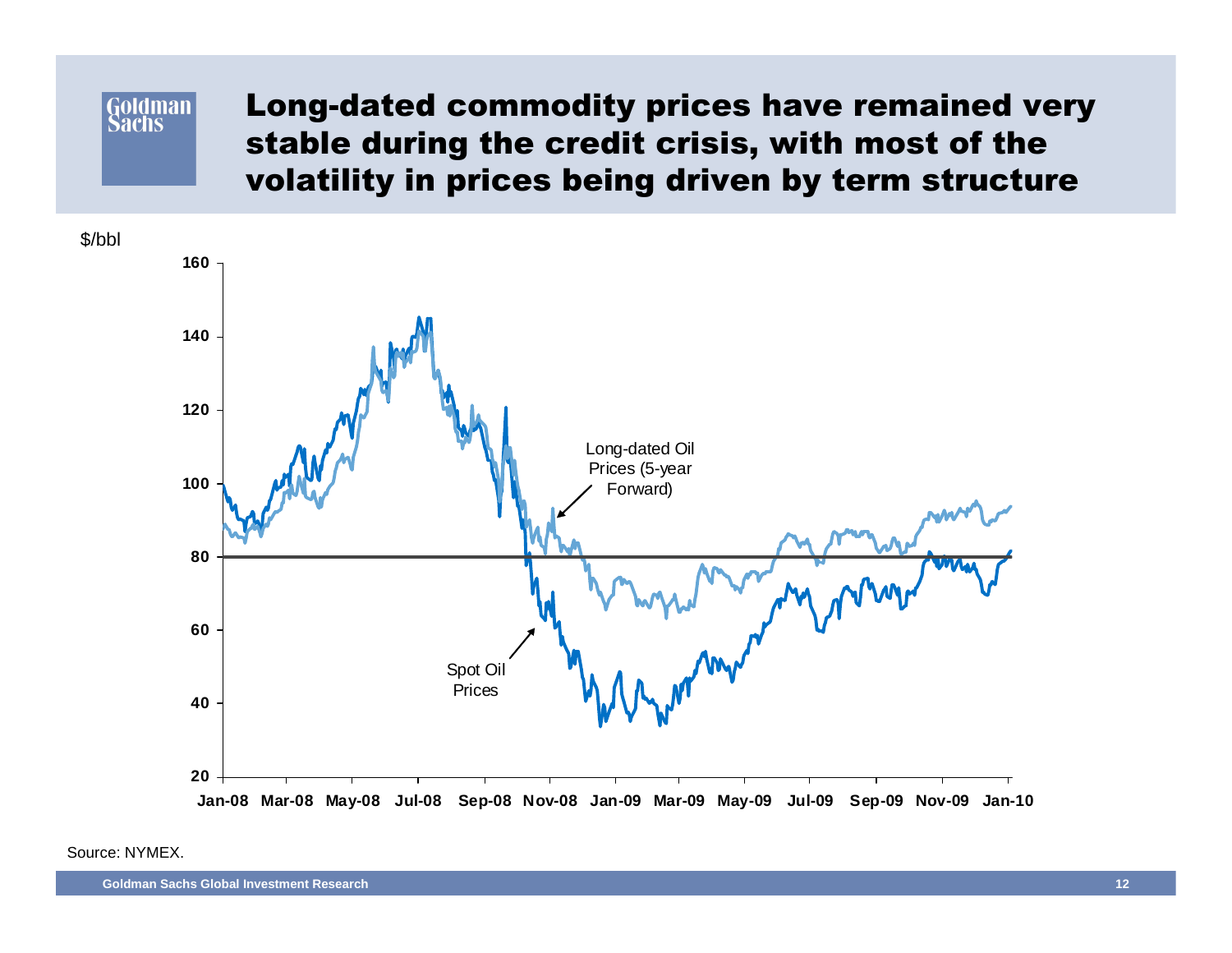# Goldman

## In early May, oil market fundamentals looked terrible, but the oil market wasn't pricing oil fundamentals…

Million barrels



Source: DOE.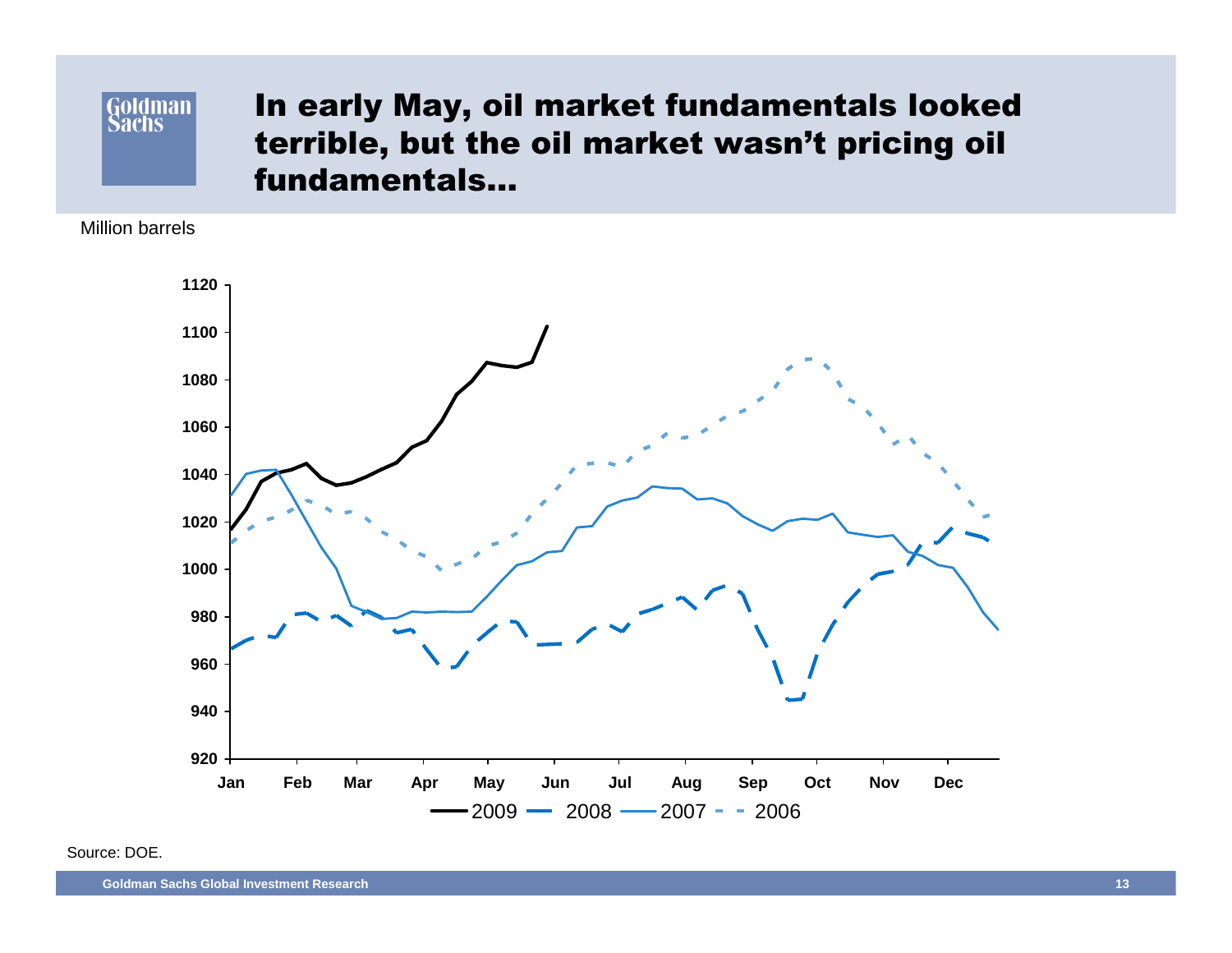### **Goldman Sachs**

… instead the oil market was pricing credit market fundamentals, as credit markets normalized so did oil market timespreads, which was worth \$20/bbl

\$/bbl (left axis) ; % return (right axis)



Source: ICE and US Federal reserve.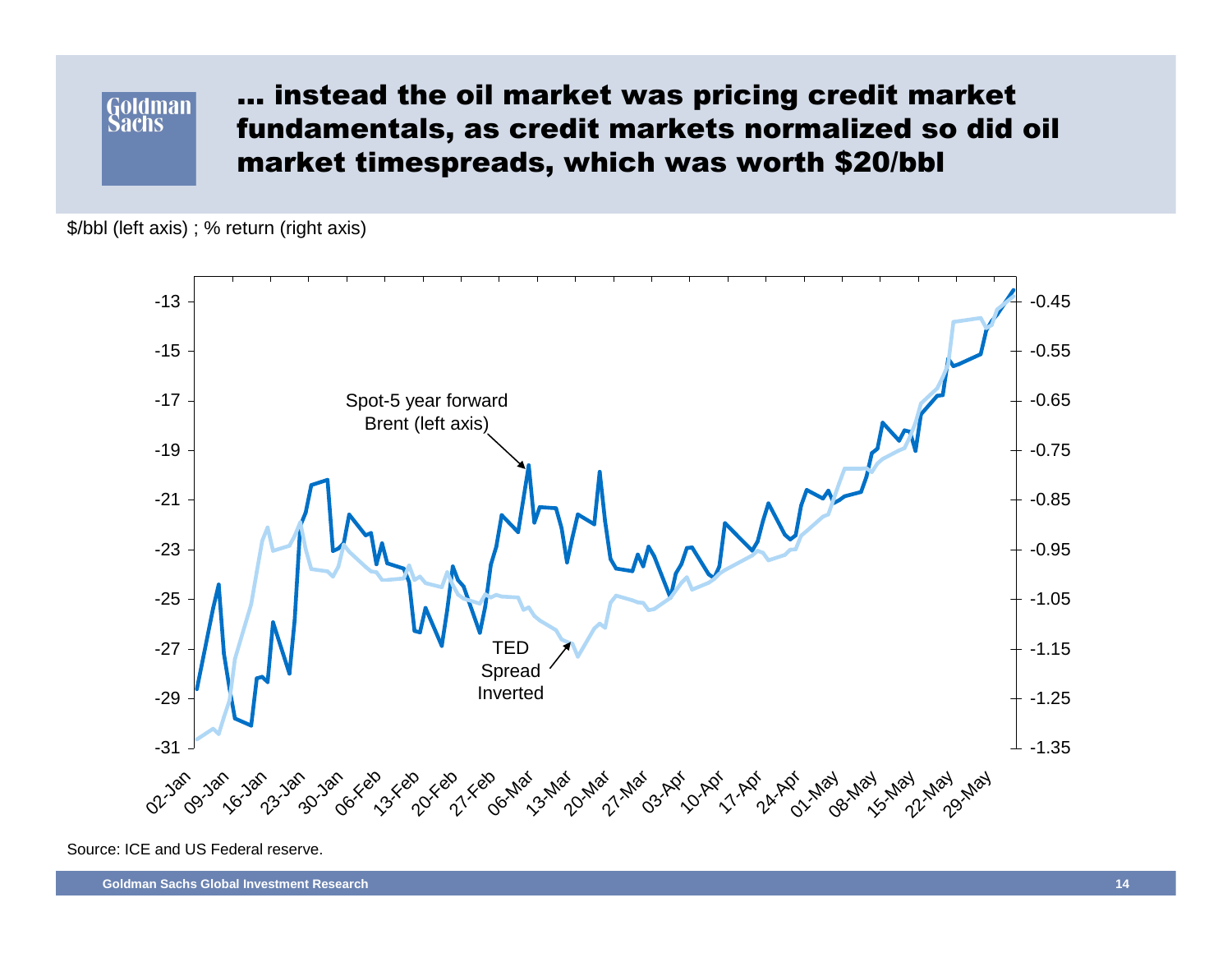### The discount of spot prices to forward prices was **Goldman**  larger than inventory levels would have suggested **Sachs**  owing to limited access to capital and surging funding costs

Percent 1st vs. 60th month timespread (vertical); million barrels of US crude oil in storage (horizontal)



Source: NYMEX, Goldman Sachs Global ECS Research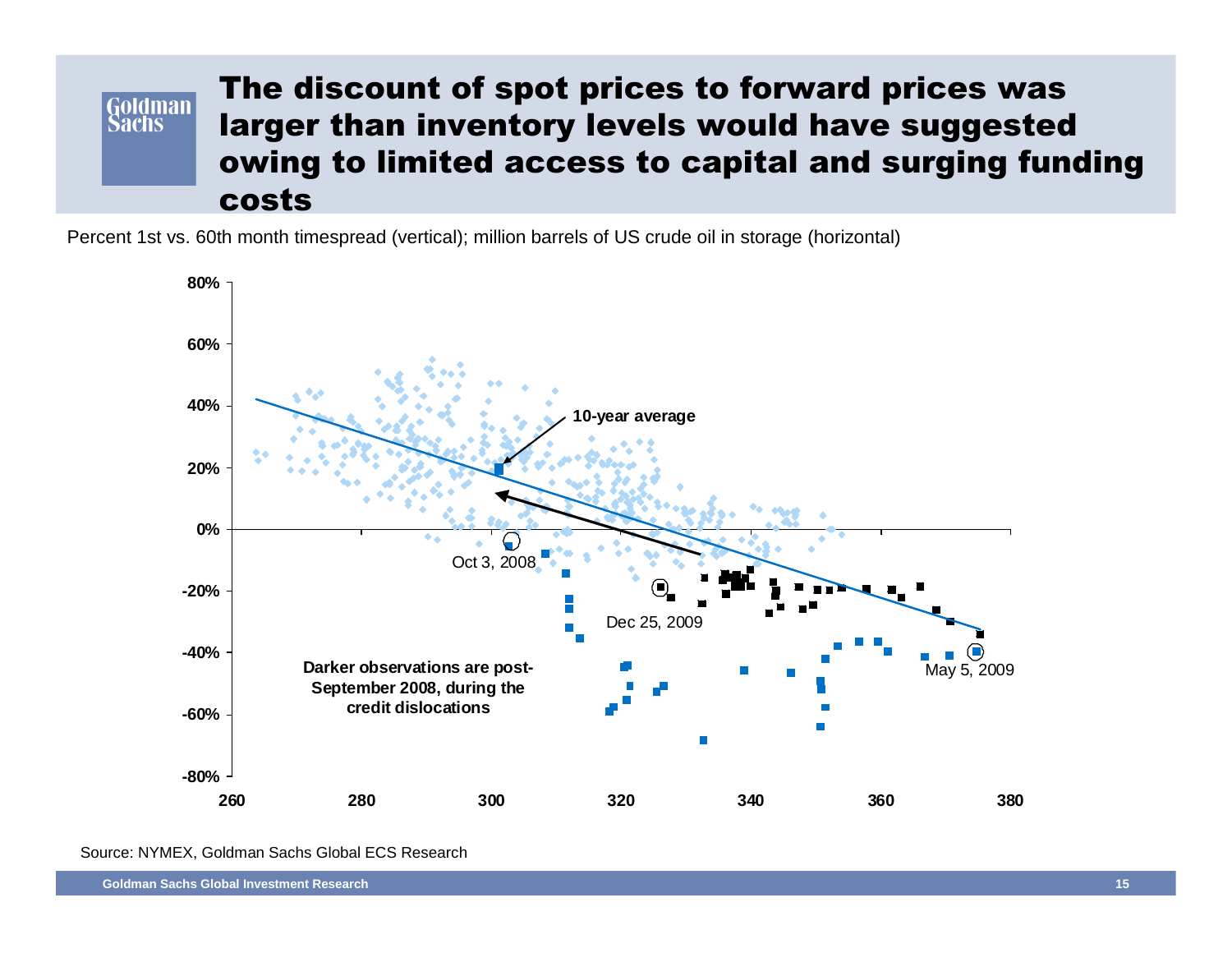**Goldman Sachs** 

Normalizing the price action for credit, prices are just barely off their lows, suggesting more upside as the economic recovery takes hold



Source: NYMEX and GS Global ECS Research.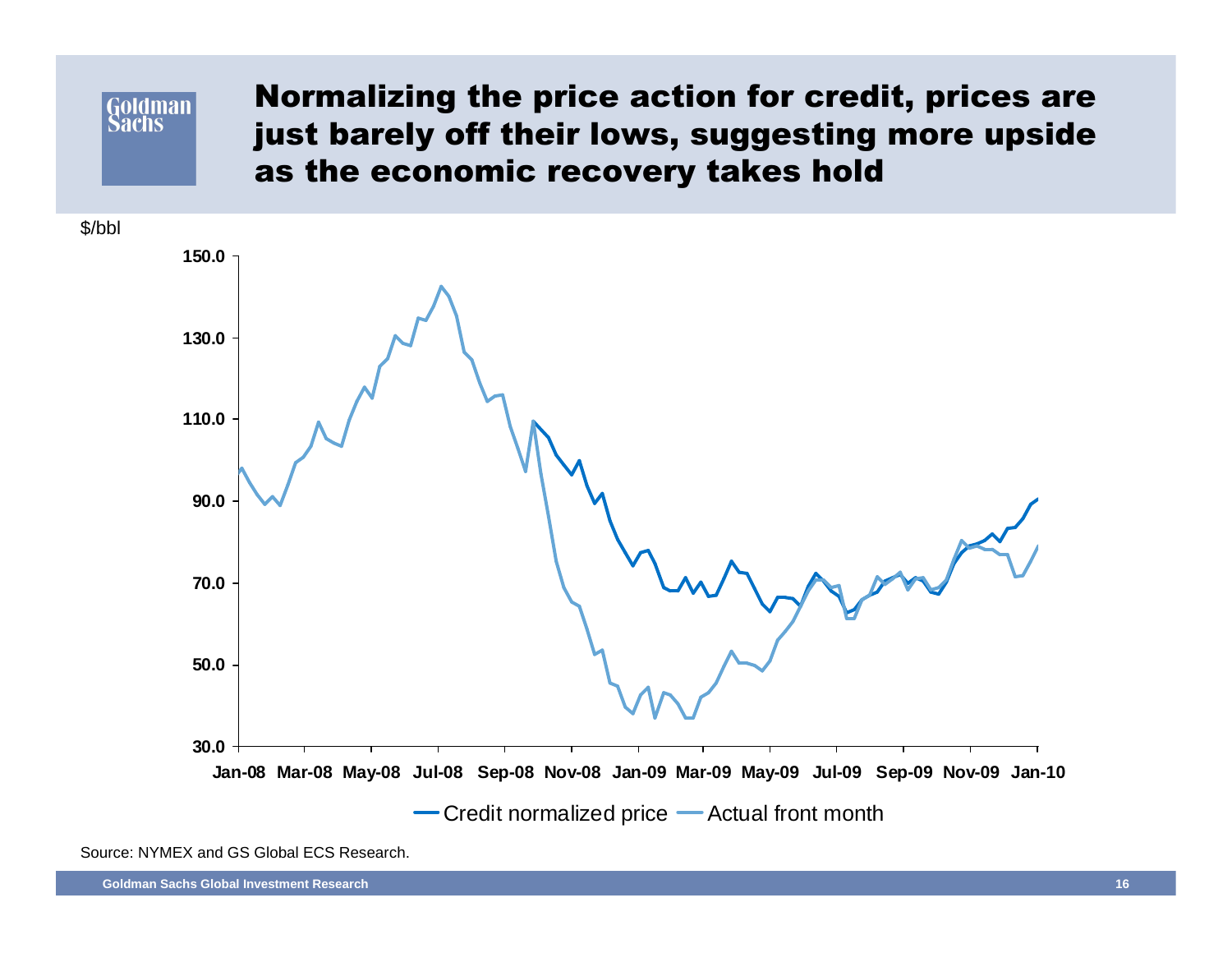

## Still on the cyclical trough, awaiting the recovery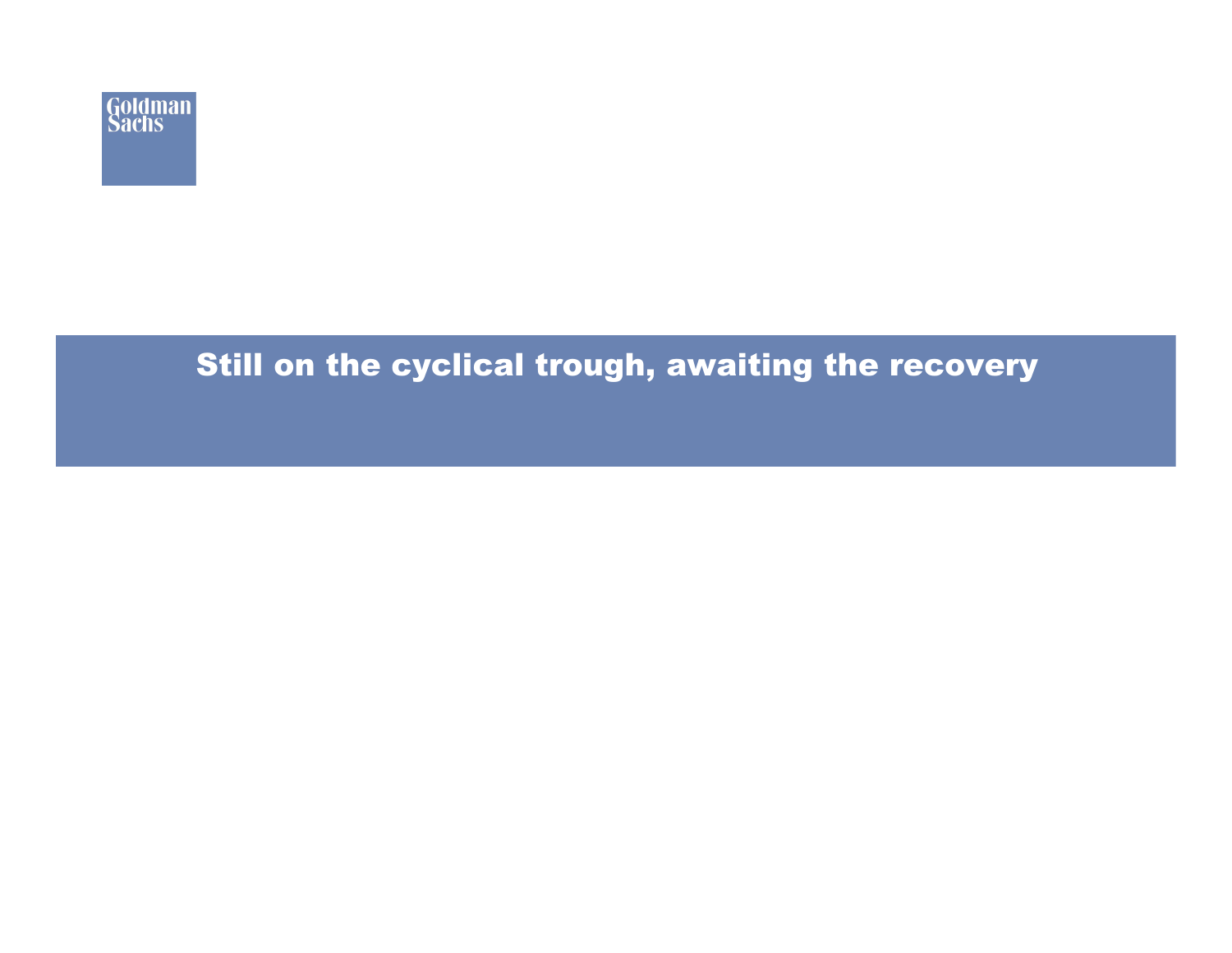### The end of an economic recession corresponds to theGoldman trough in economic activity, not a return to normal

Stylized economic cycle



Source: GS Global ECS Research.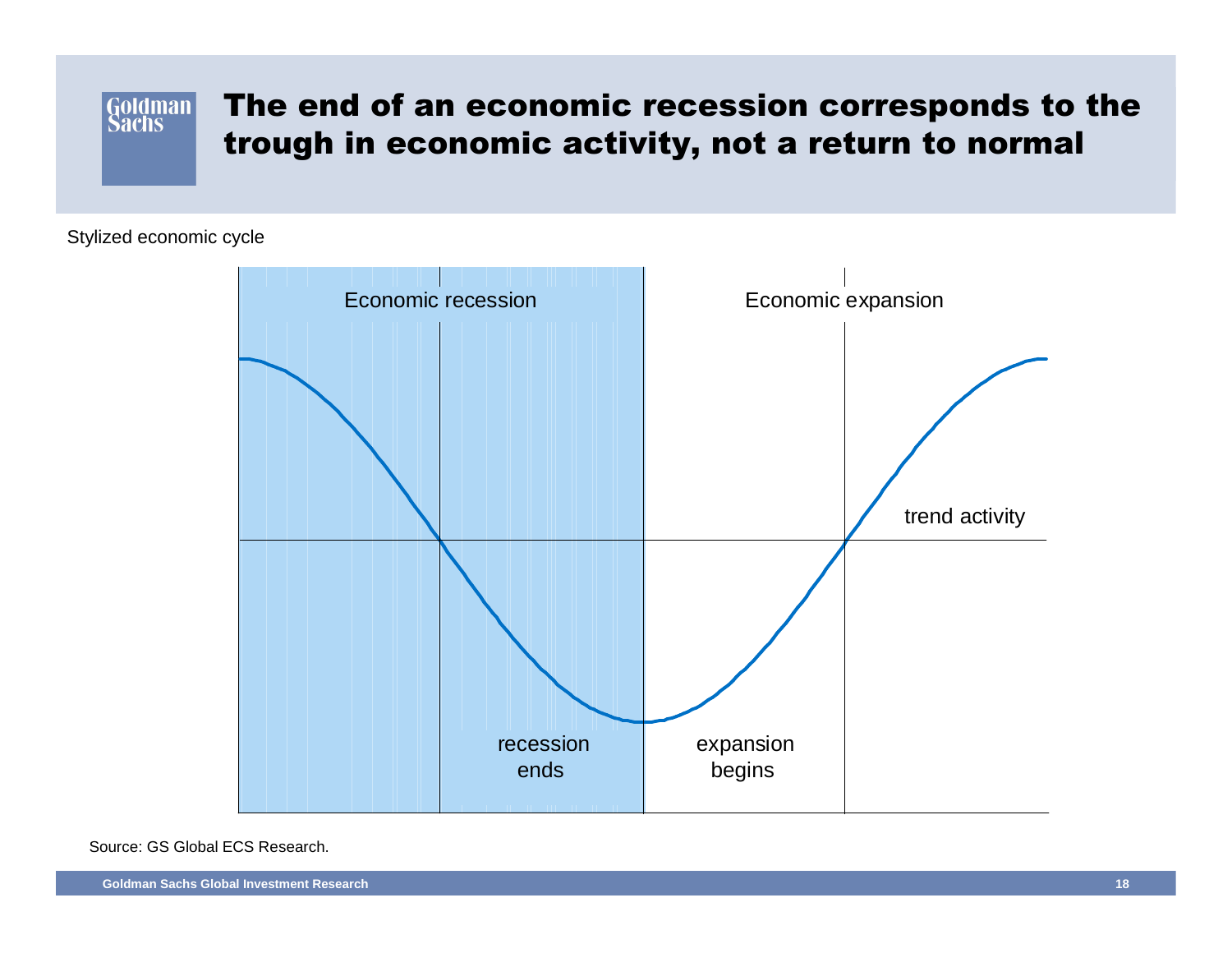### Goldman The leading indicators point to a strong rebound in2010…

New orders to inventory ratio (left); diffusion index (right)



Source: ISM.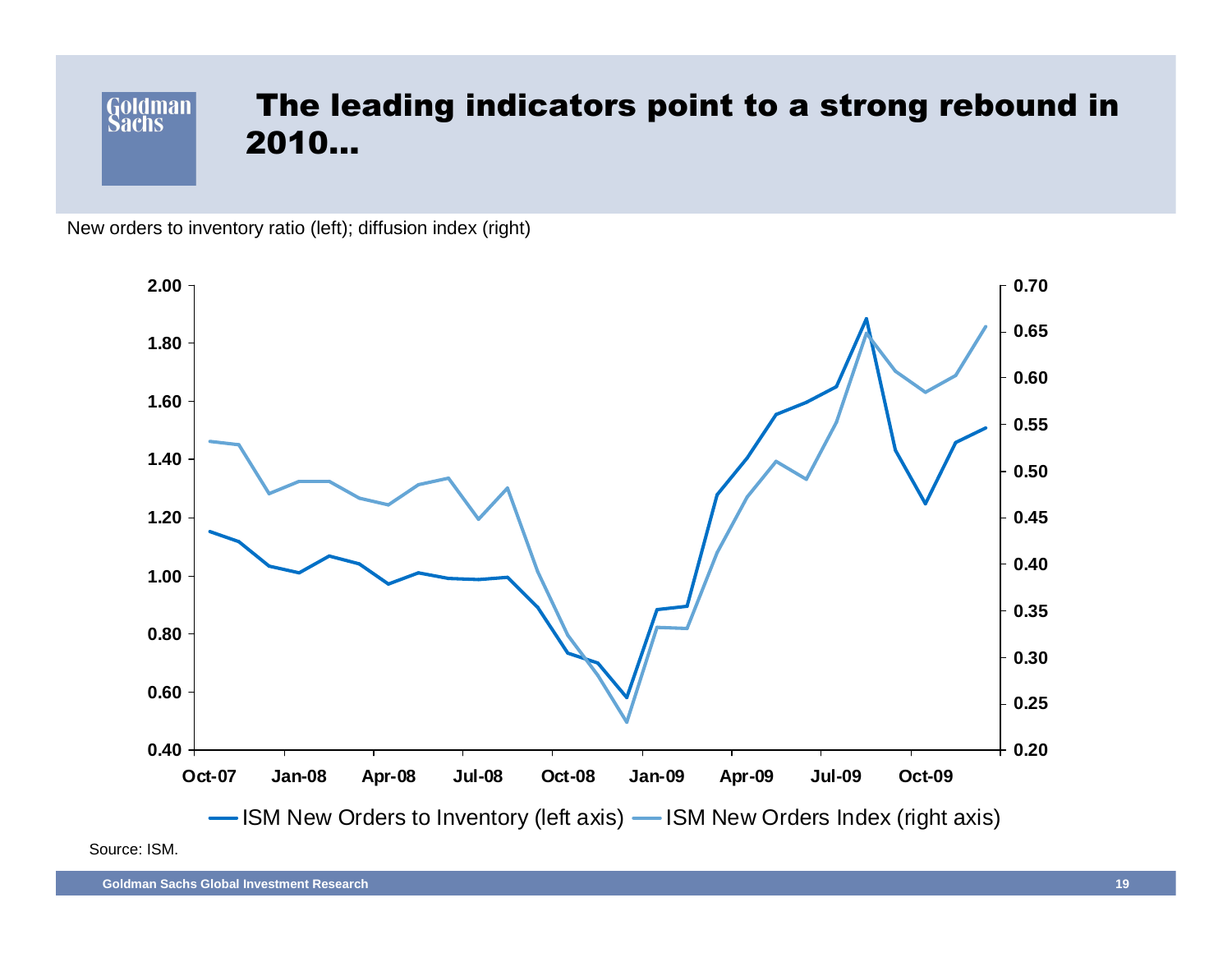#### … that has only just begun in the coincidentalGoldman **Sachs** indicators

\$ bn (left axis); industrial production index (right axis)



Source: GS Global ECS Research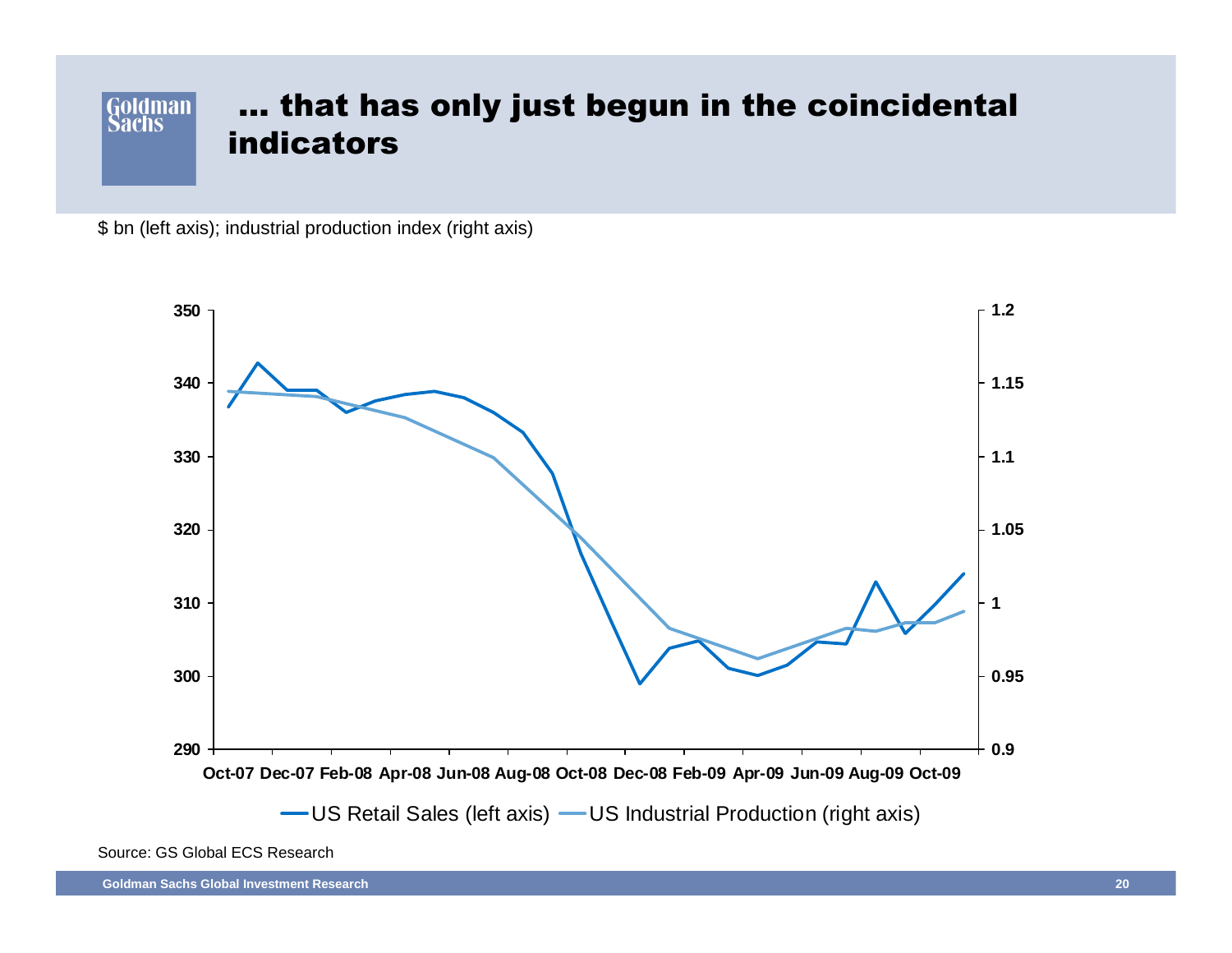### Goldman As a result, US distillate demand has lagged, leaving it as the focal point

Products supplied, Mb/d



Source: DOE, GS Global ECS Research.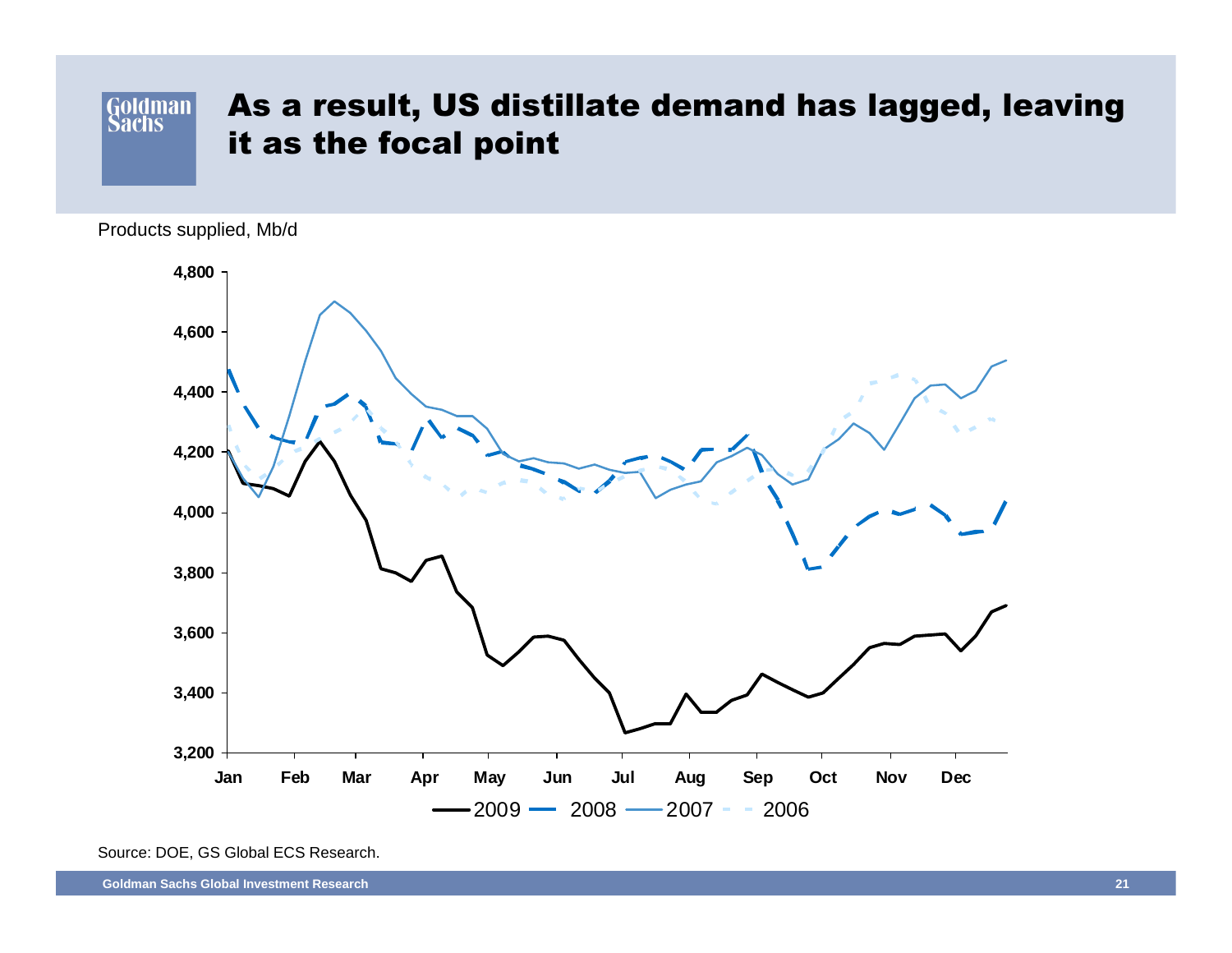

## EM market demand has been strong, but in oil not enough to offset the DM weakness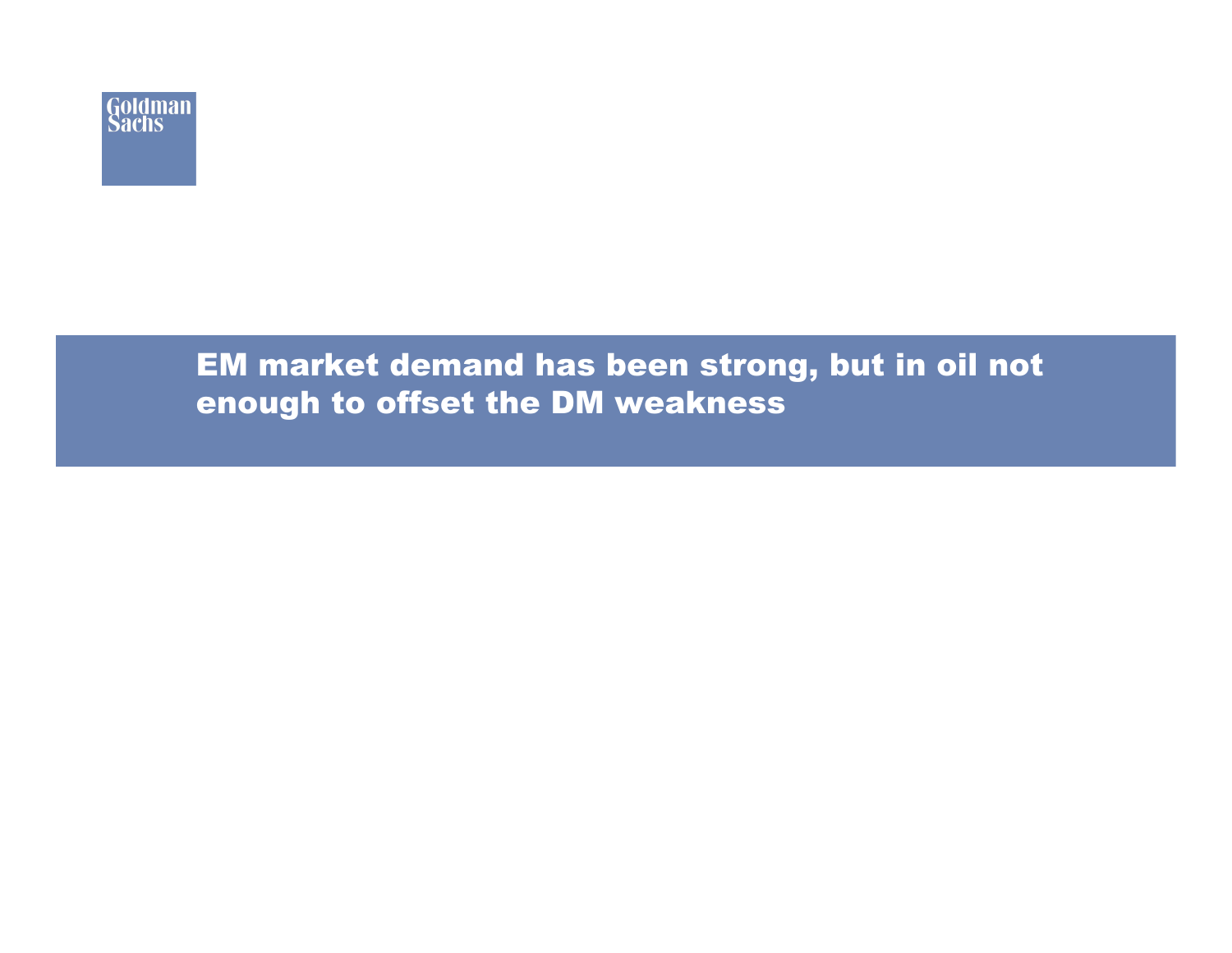### Goldman This also represents a transition from EM to DM growth leadership

Industrial Production index – 100 as of Dec-07



Source: GS Global ECS Research.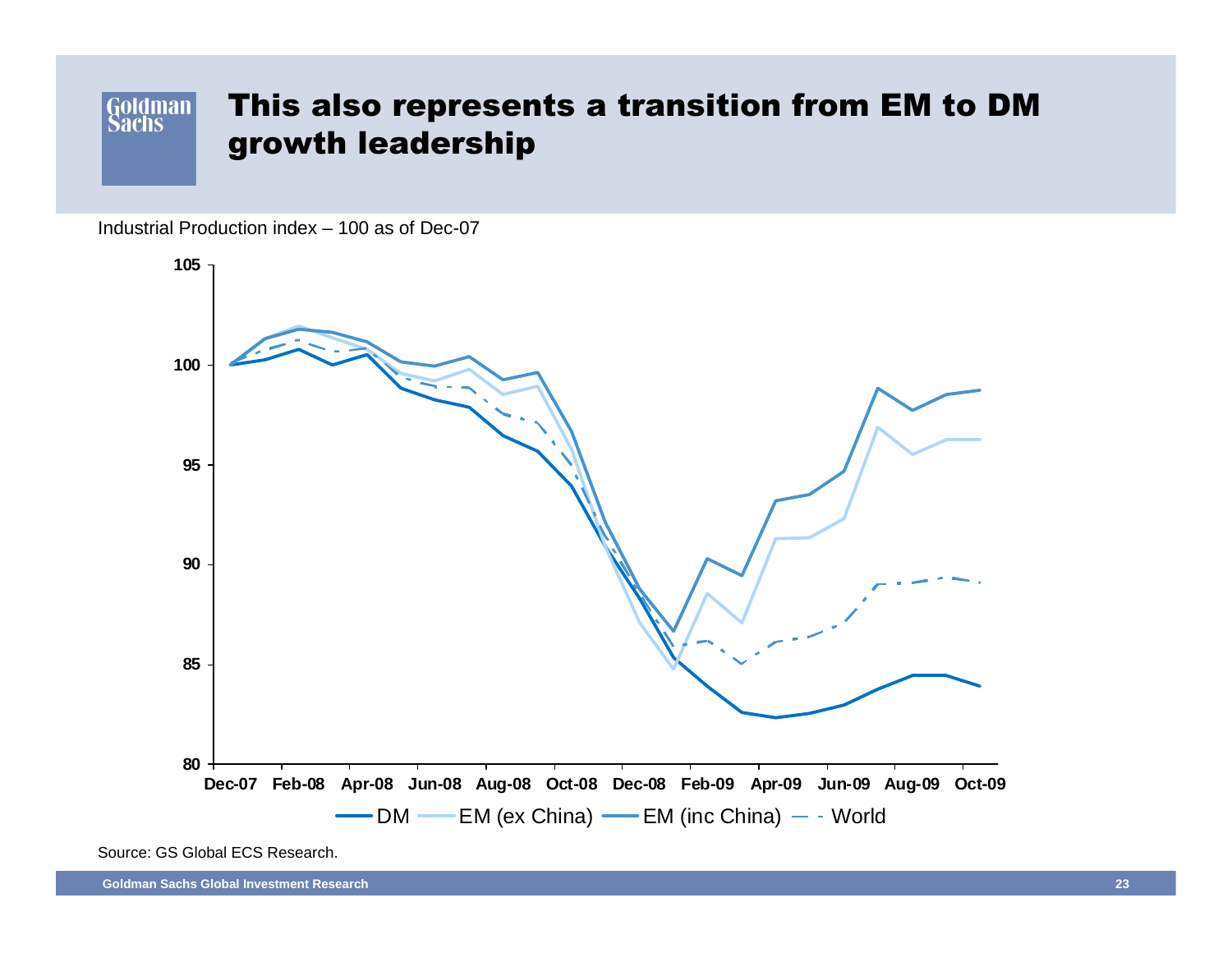## China is beyond recovery, as Chinese oil demand remains above the pre-recession highs

thousand b/d

**Goldman Sachs** 



Source: Chinese National Bureau of Statistics and GS Global ECS Research.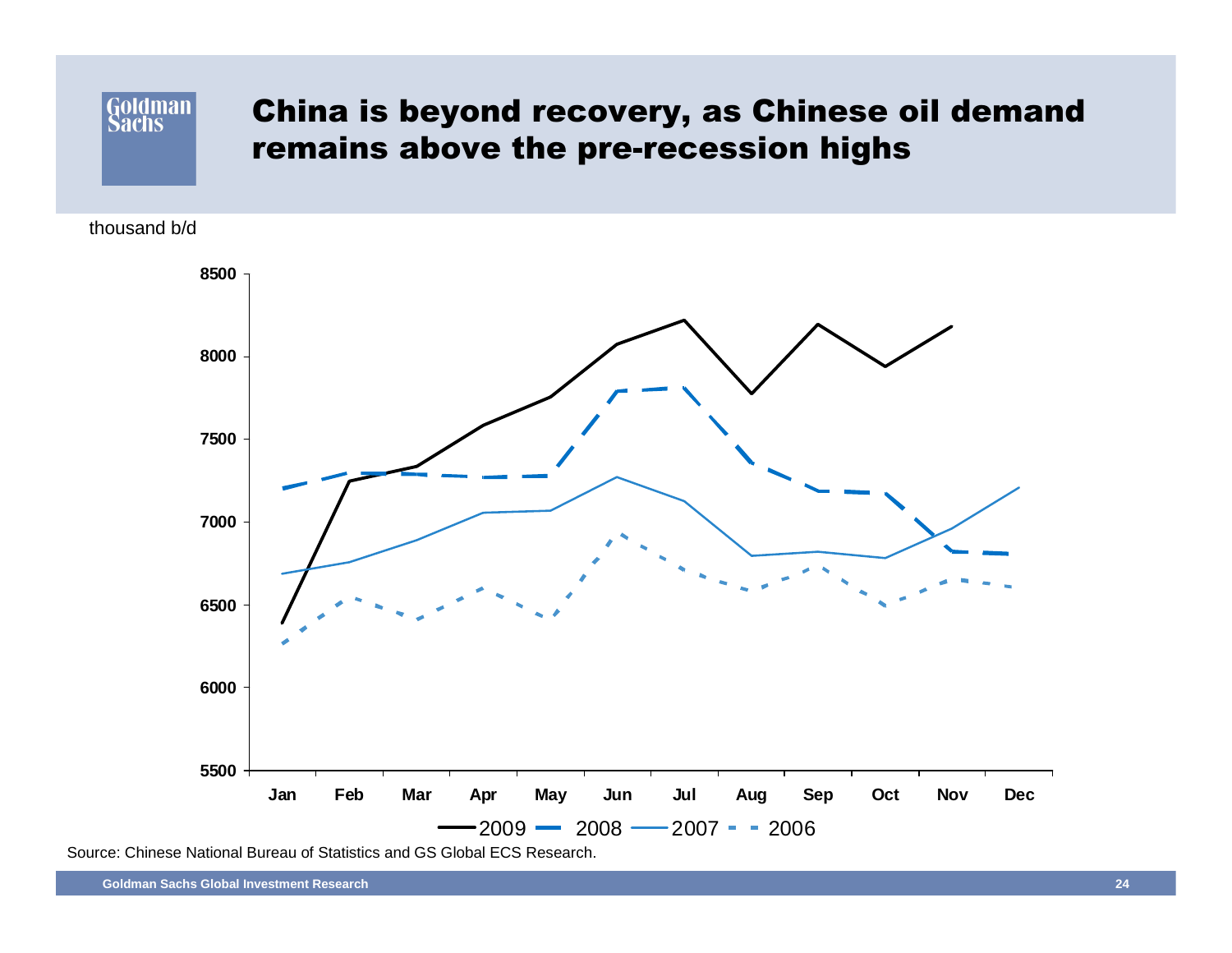### Goldman Chinese oil demand was largely driven bydemand for industrial related "other" products…

Year-over-year changes in thousand b/d

**Sachs** 



Source: China Customs, National Bureau of Statistics of China, Goldman Sachs Global ECS Research.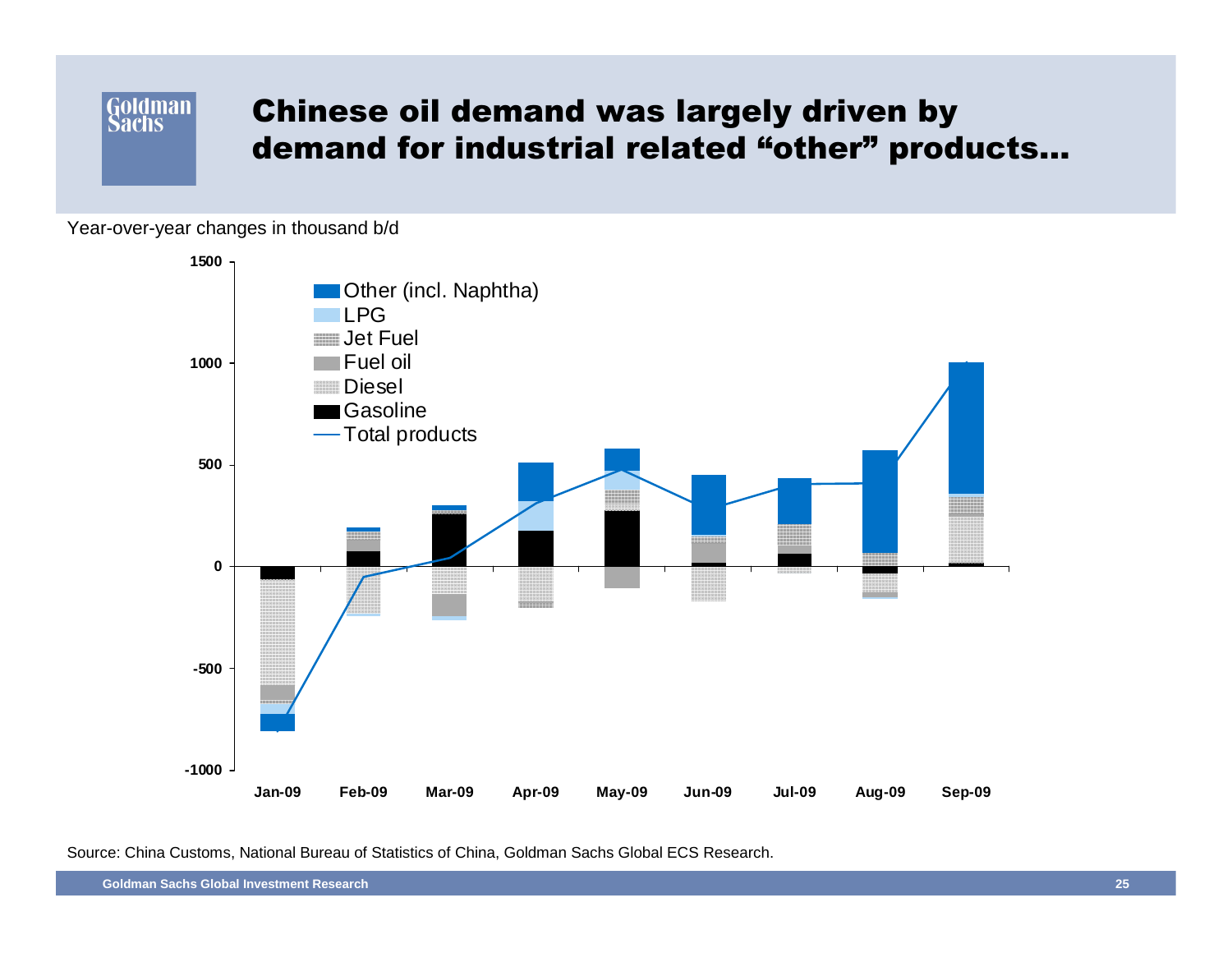### Goldman **Sachs**

## …implying positive upside surprise to our forecast if demand for transportation fuel follows total productdemand

Thousand b/d



Source: IEA, Goldman Sachs Global ECS Research.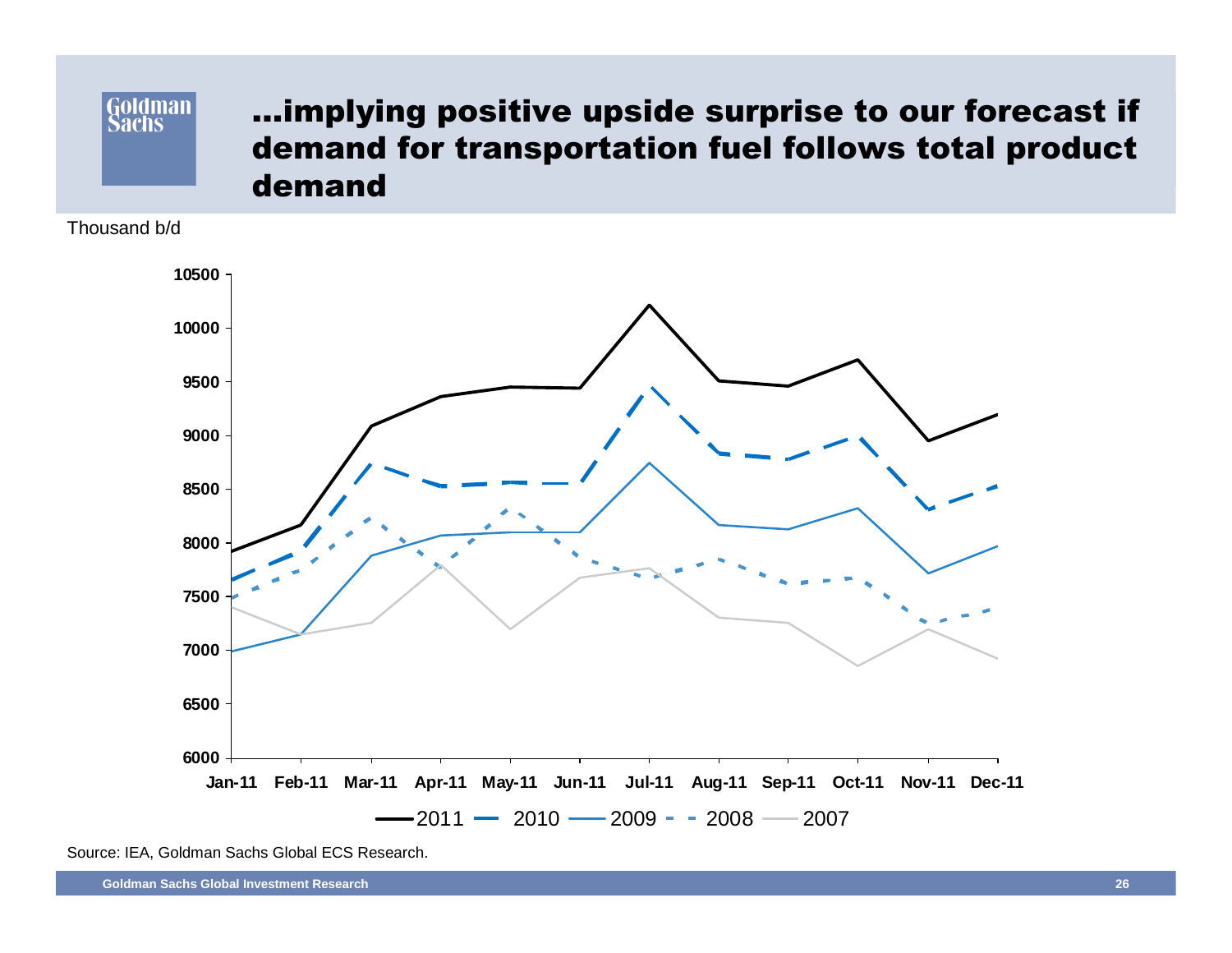### Chinese retail sales growth has more than offset US Goldman weakness

Change in Real Retail Sales Since January 2007 - USD Billion January 2007



Source: GS Global ECS Research

**Goldman Sachs Global Investment Research**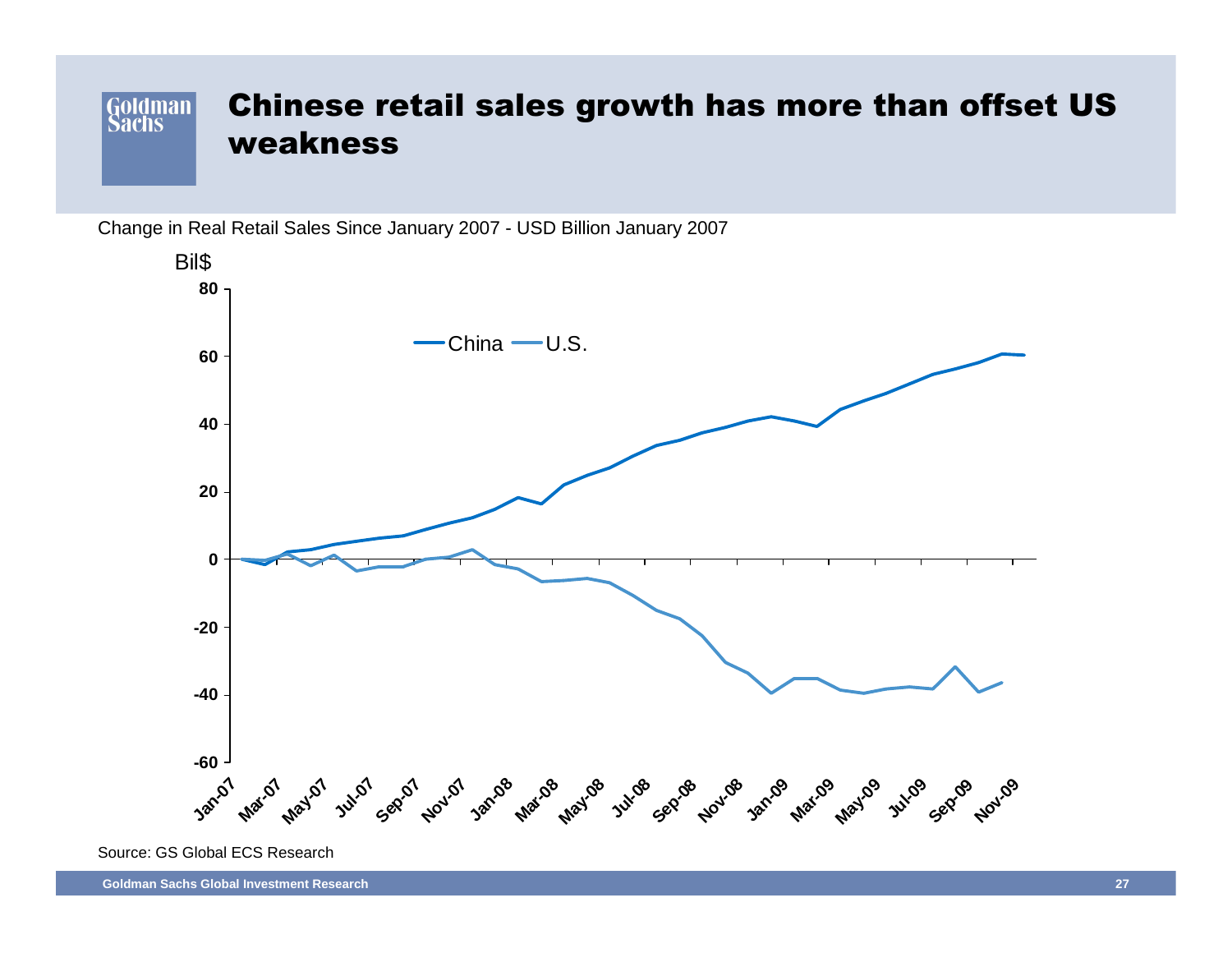

## The distillate market needs to rebalance to support a sustainable move higher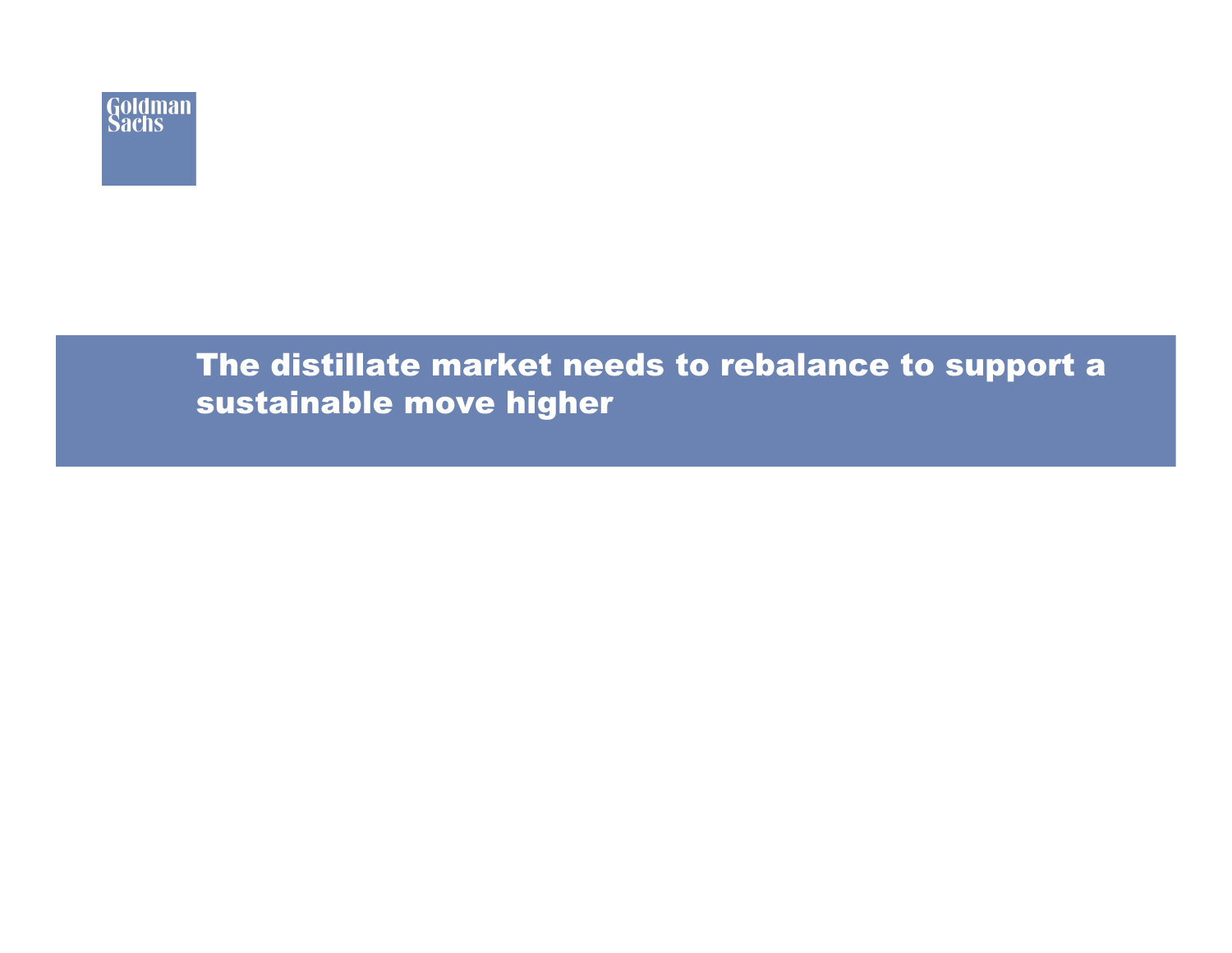#### Distillate demand is not that out of line with IP Goldman **Sachs** growth that has been slow to rebound

Yoy change in thousand b/d (lhs); yoy % change (rhs)



Source: US FRB, DOE, GS Global ECS Research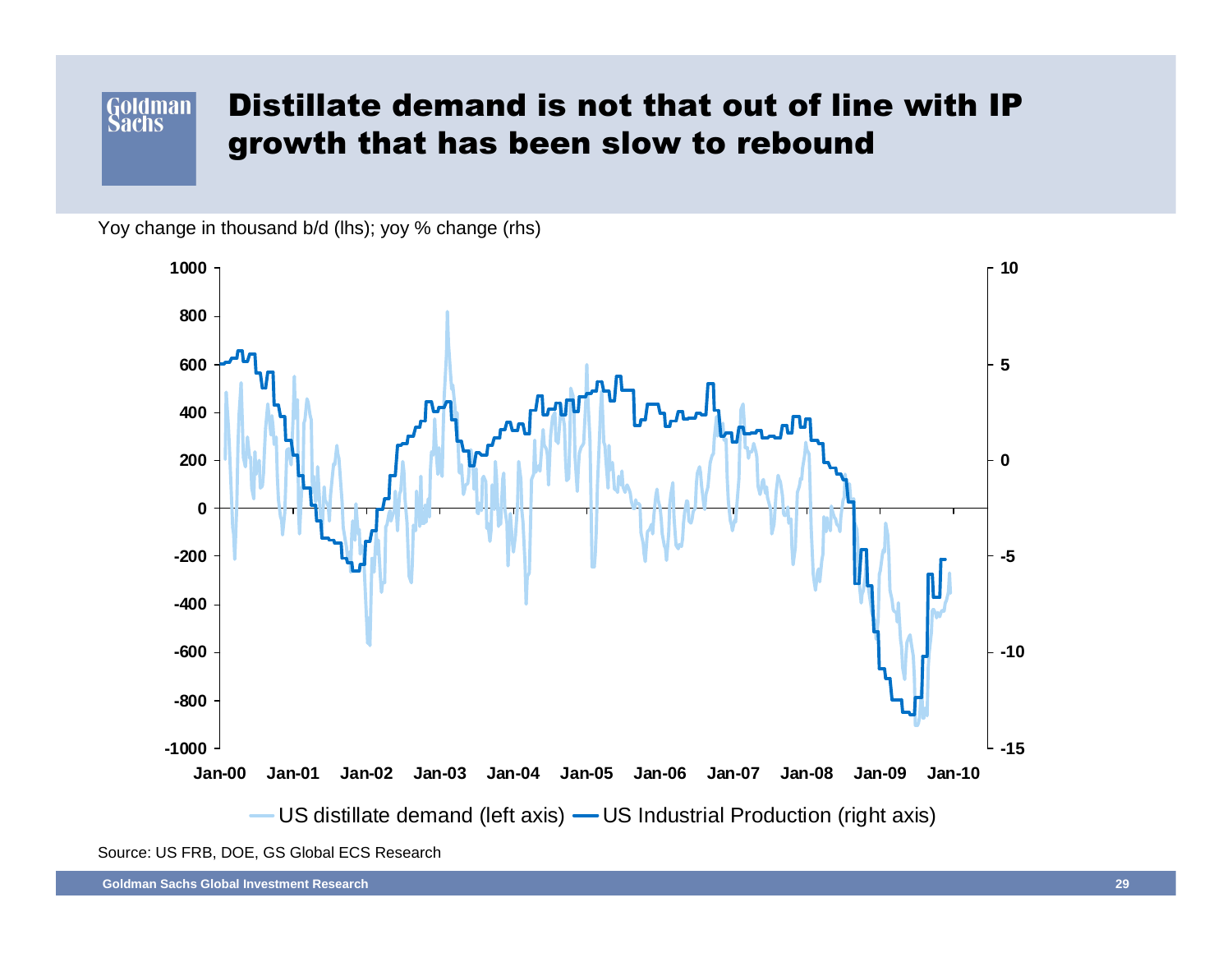### **Goldman Sachs**

## Trucking has now shown signs of rebounding in the past month or so as destocking reverses





Source: American Trucking Association, Census Bureau and DOE.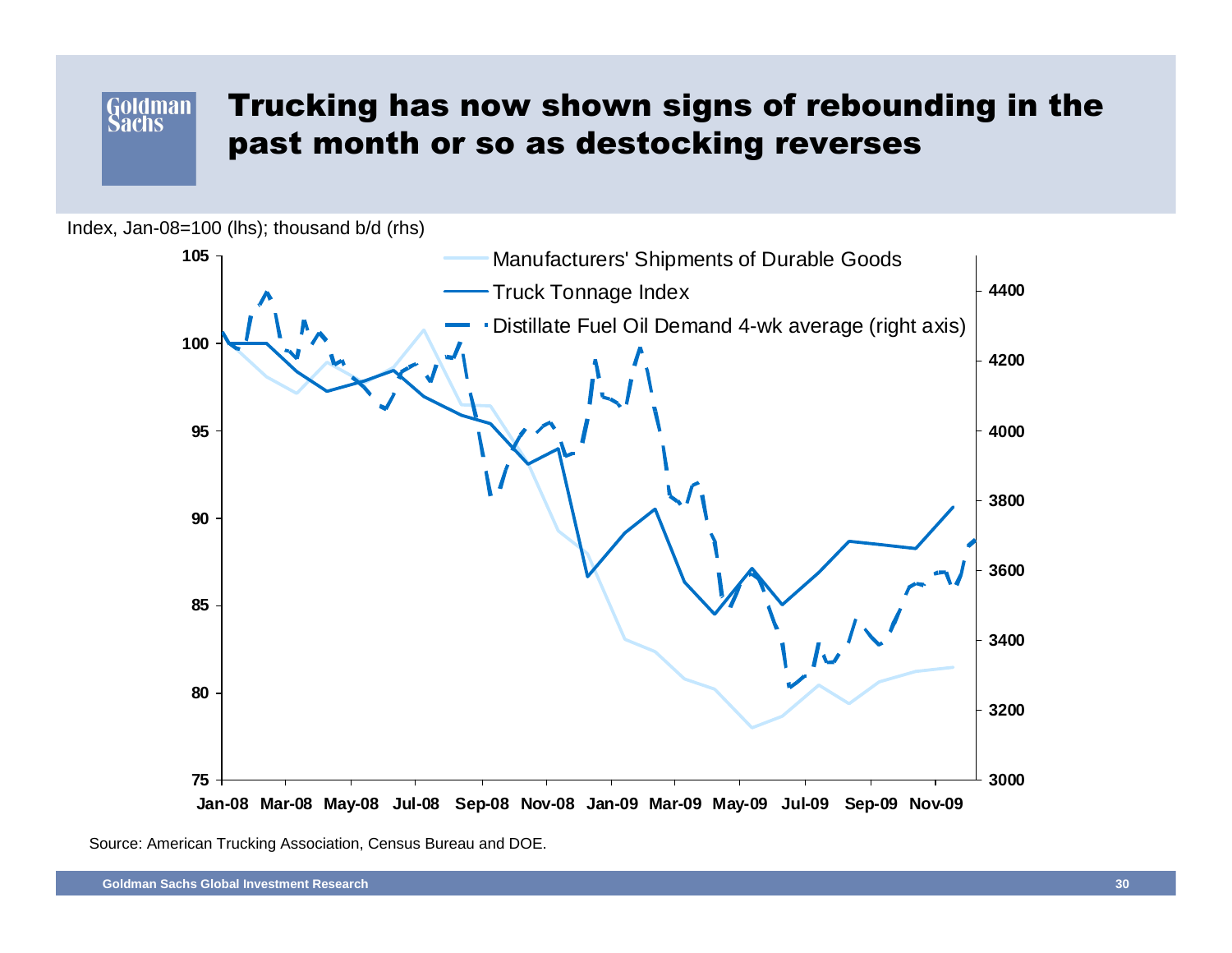

## A recovery in DM demand growth should push the market back towards effective production capacity by2011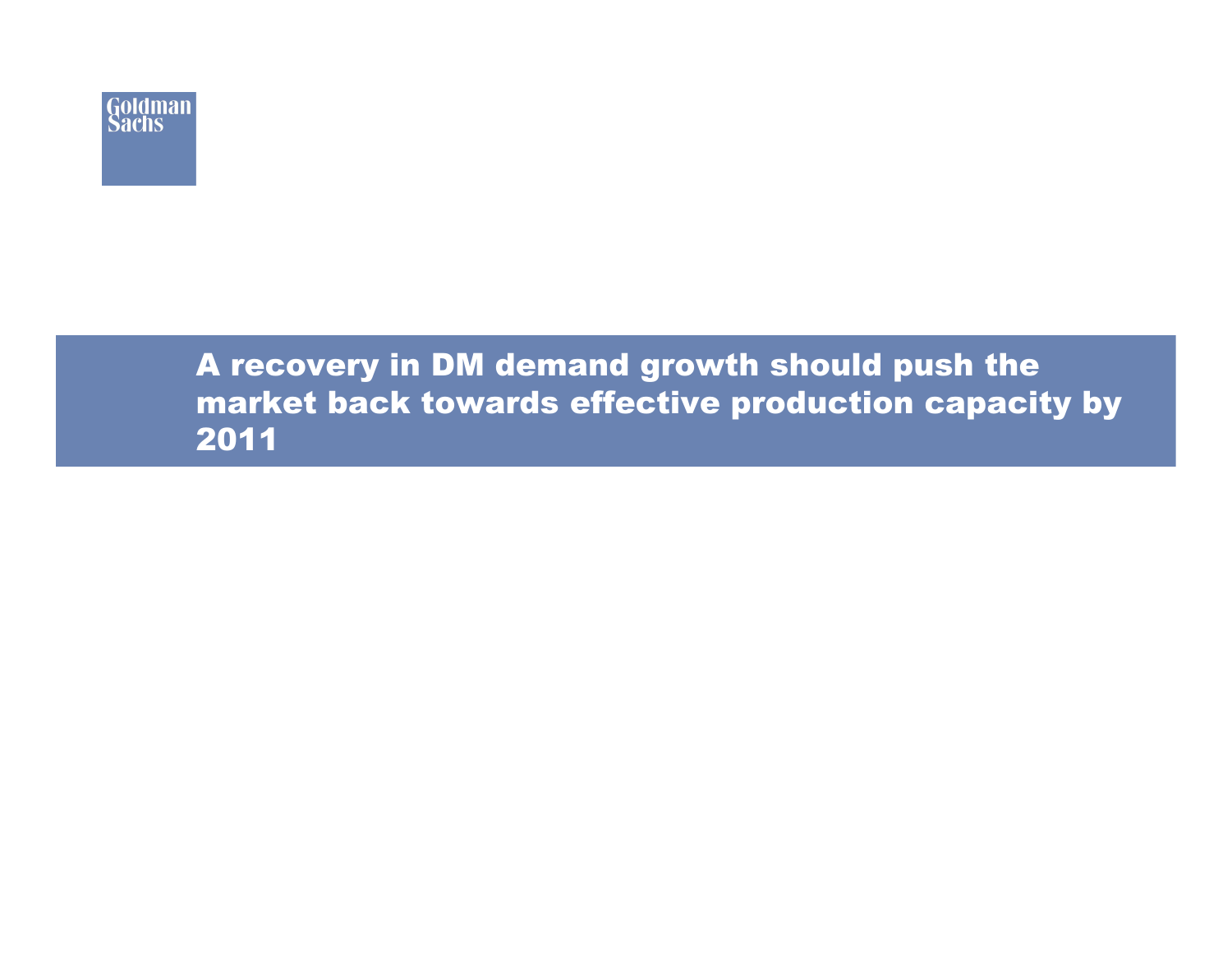

## Oil and agriculture are running at the highest capacity utilization

| Commodity   | 2006 | 2007 | 2008 | <b>Most recent</b> | Reference period |
|-------------|------|------|------|--------------------|------------------|
| Corn        | 97%  | 97%  | 100% | 97%                | 2008/2009        |
| Copper      | 94%  | 91%  | 90%  | 96%                | 2Q2009E          |
| Petroleum   | 98%  | 97%  | 98%  | 95%                | Jun09            |
| Wheat       | 90%  | 87%  | 89%  | 94%                | 2008/2009        |
| Coal        | 99%  | 98%  | 99%  | 93%                | Jun09            |
| Coffee      | 76%  | 91%  | 83%  | 93%                | 2008/2009        |
| Zinc        | 88%  | 91%  | 89%  | 92%                | 2Q2009E          |
| Soybeans    | 99%  | 100% | 93%  | 89%                | 2008/2009        |
| Natural gas | 99%  | 99%  | 99%  | 88%                | Jun09E           |
| Sugar       | 86%  | 92%  | 91%  | 86%                | 2008/2009        |
| Cocoa       | 90%  | 79%  | 86%  | 85%                | 2008/2009        |
| Nickel      | 96%  | 94%  | 83%  | 83%                | 2Q2009E          |
| Cotton      | 95%  | 97%  | 92%  | 83%                | 2008/2009        |
| Platinum    | 100% | 100% | 92%  | 82%                | 2Q2009E          |
| Aluminum    | 90%  | 93%  | 89%  | 76%                | 2Q2009E          |

\* Capacity utilization for metals has been normalized by the historical maximum utilization for each metal.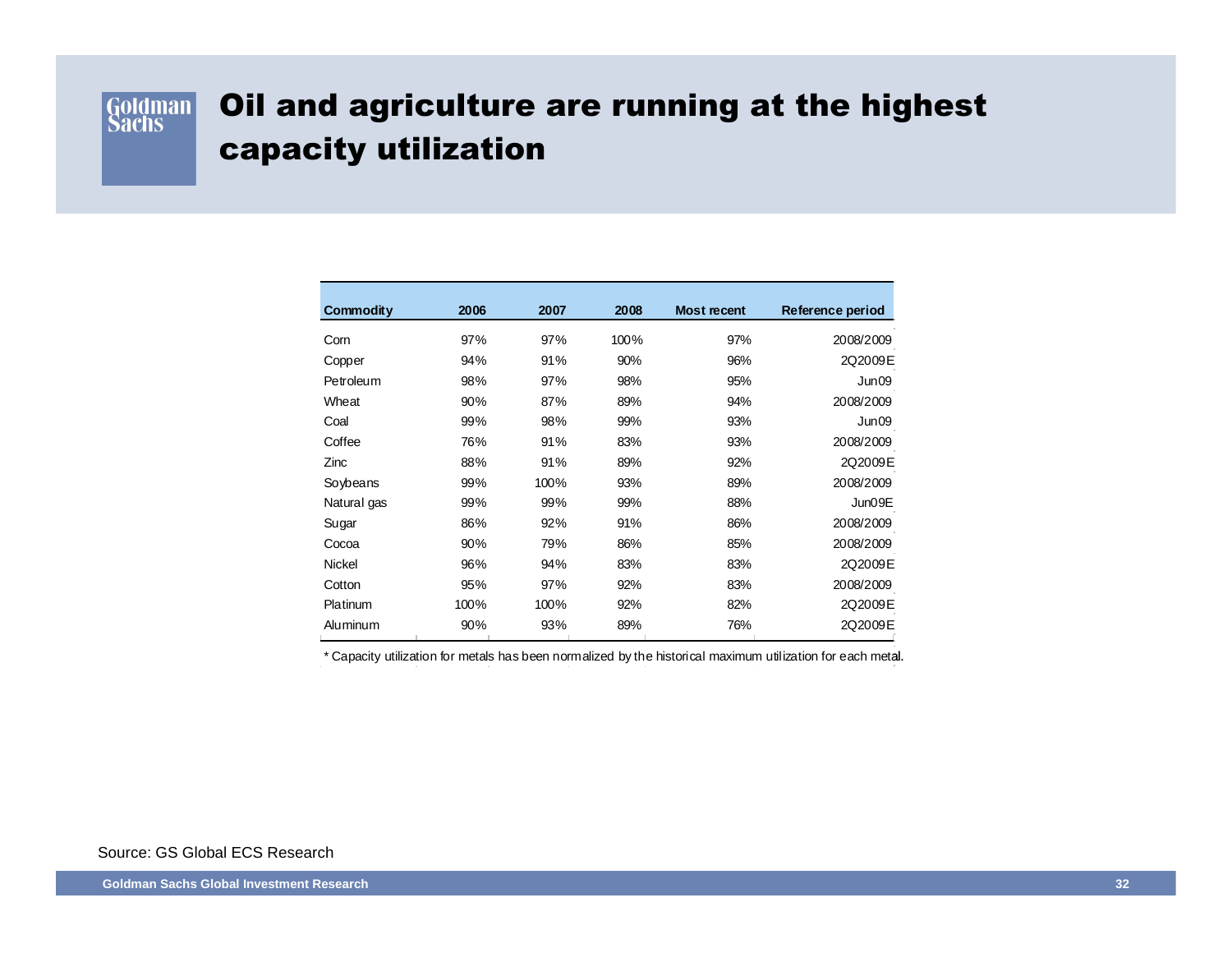### Declines in DM oil demand were accelerated by the Goldman recession, freeing up oil supply, which has allowed EM Sāchs demand to grow unimpeded, likely returning global oil demand back to pre-recession levels by 3Q2010

Change vs. 4Q2007, thousand b/d



Source: GS Global ECS Research.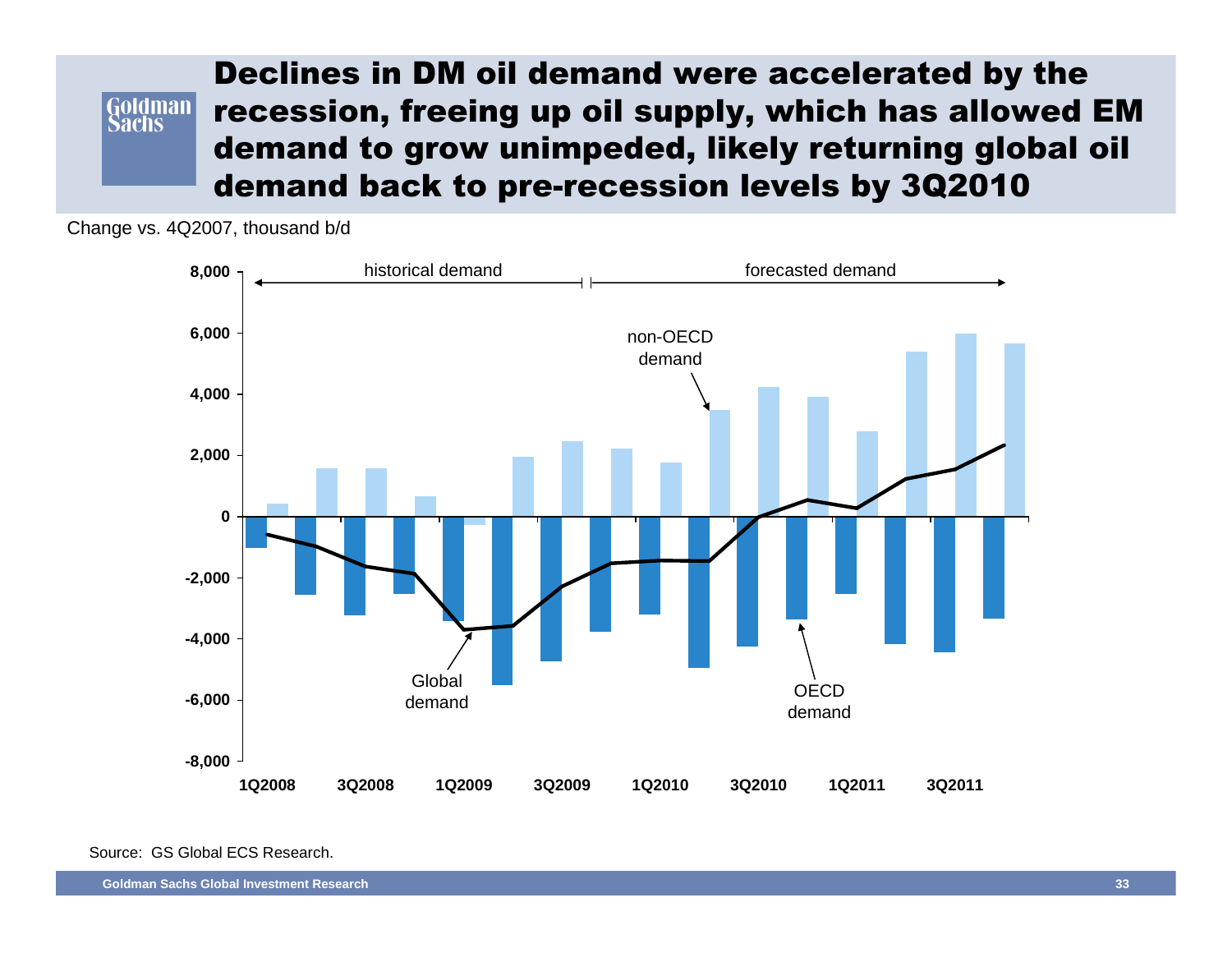

## The commodity crisis is a supply problem more than a demand problem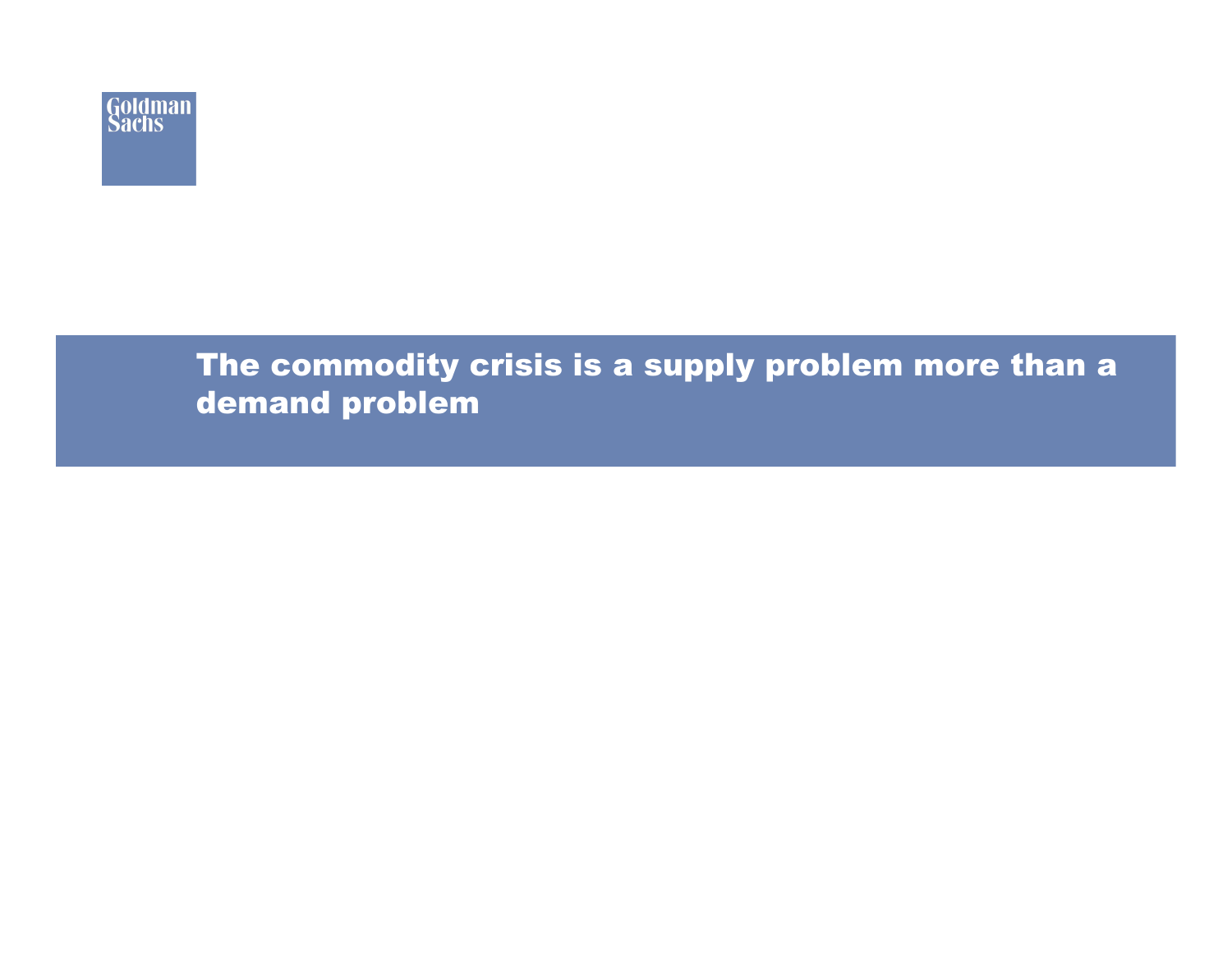## 2009 is about as good as it will get for the next three years as sanctioned projects peaked in 2006



Source: Company data, Goldman Sachs Research estimates.

Goldman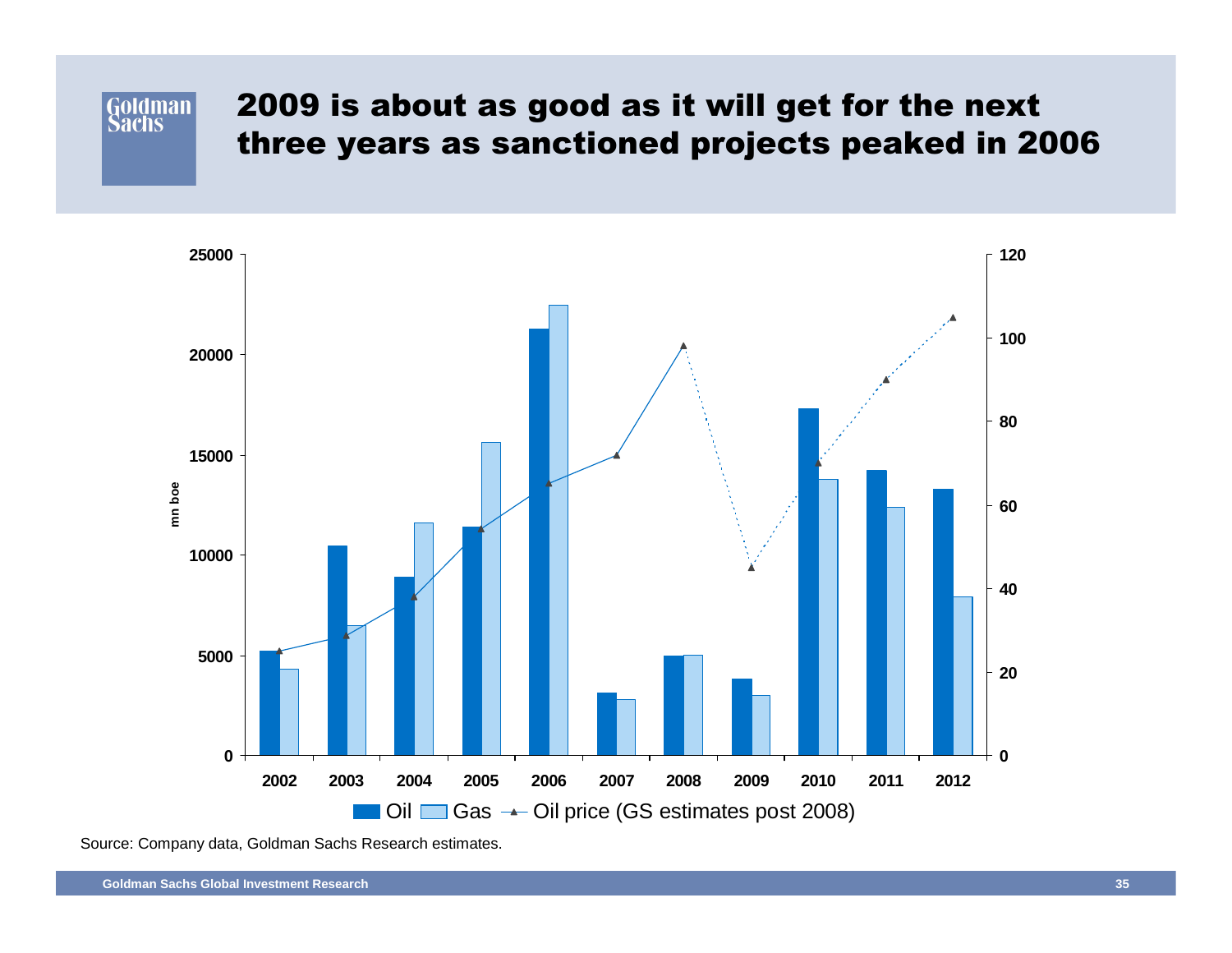### Goldman **Sachs**

## Why are we not seeing investment and a supply response? The terra-concentration ratio is the lowest since 1650 under mercantilism

Percentage of total global terrain controlled by superpowers



Source: GS Global ECS Research.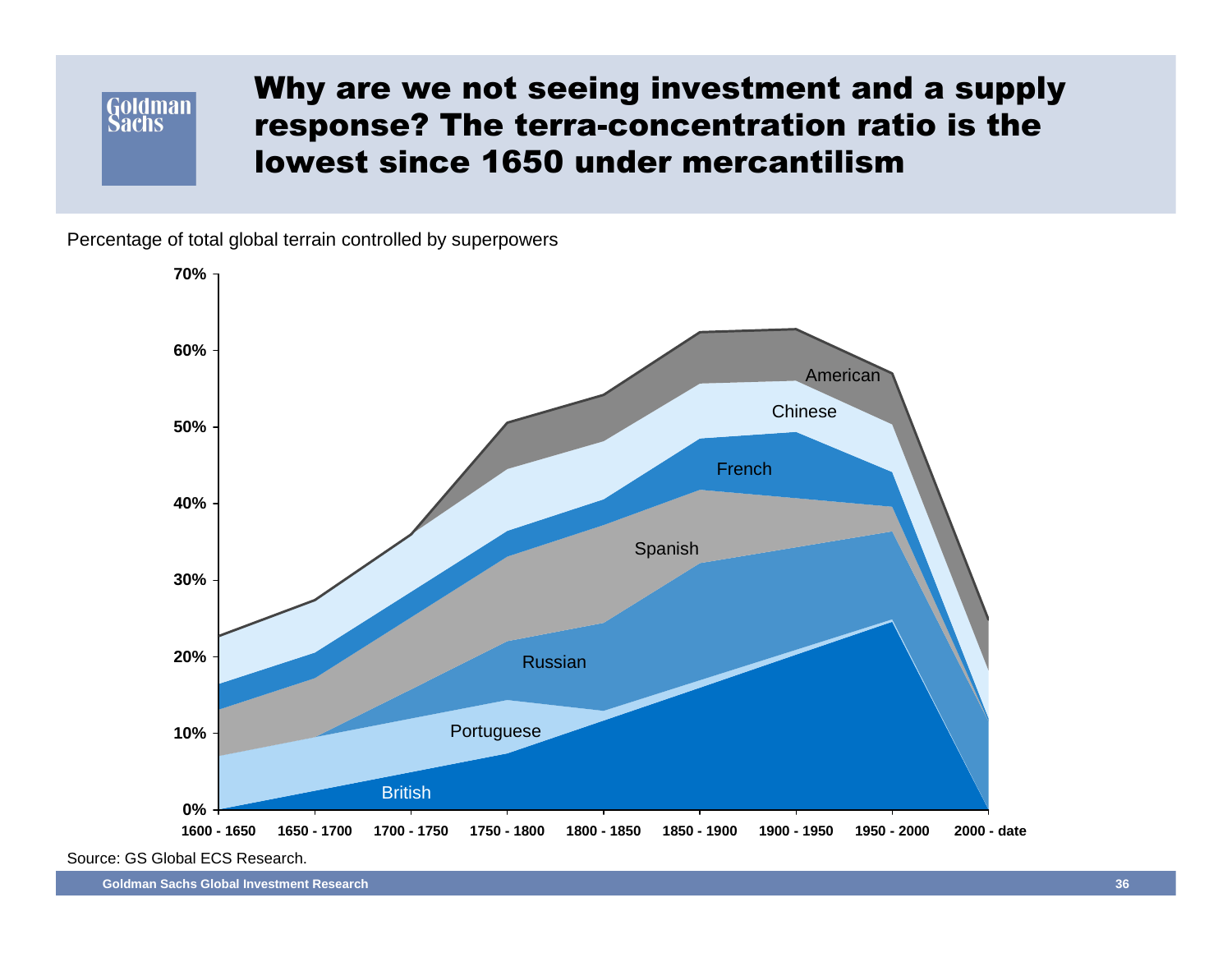### Goldman Last year represented the peak in new greenfield the 2007 projects and 2007  $\sim$

new start-ups boe addition by year in each region



Source: Company data, Goldman Sachs Research estimates, Top 230.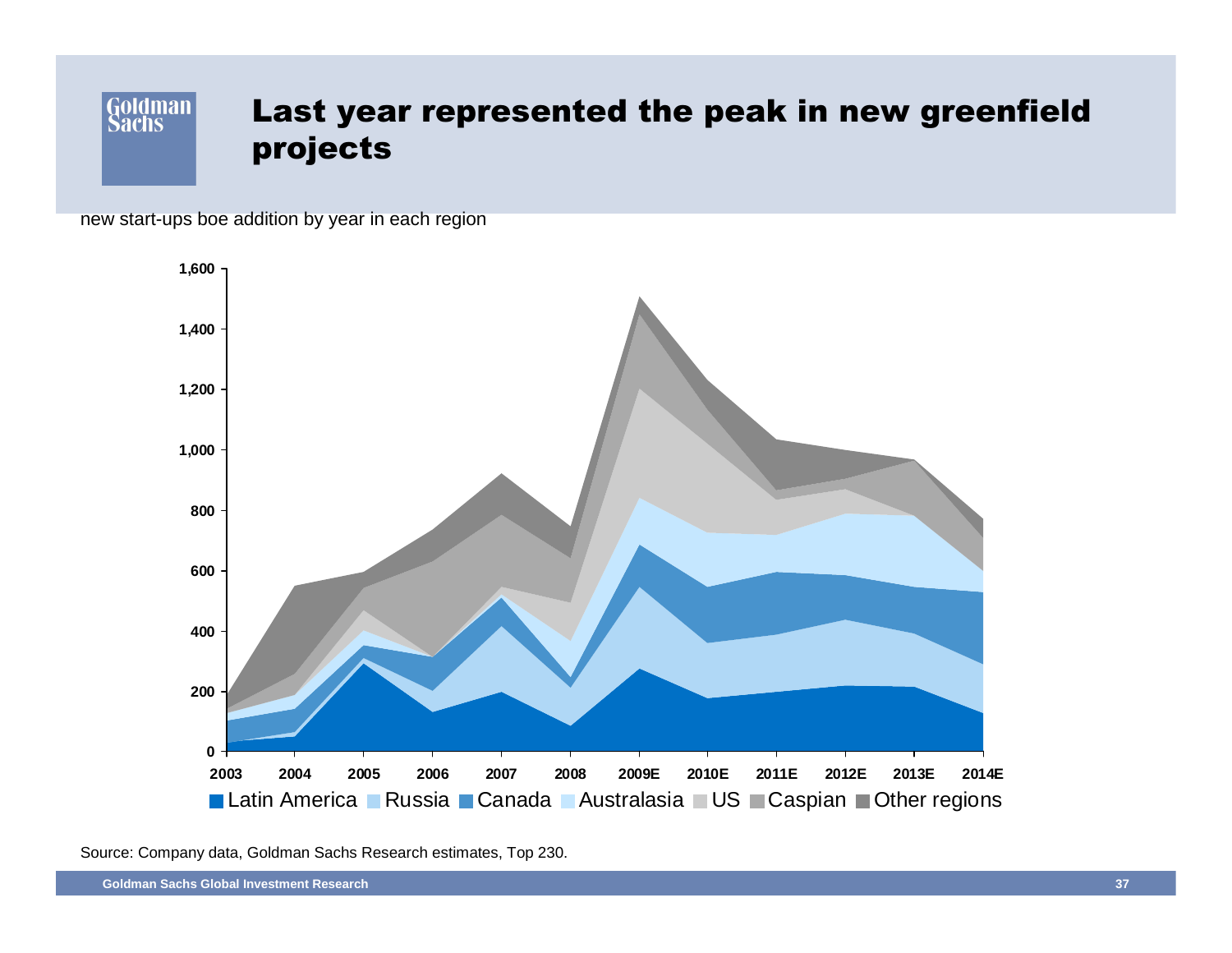### **Goldman** Non-OPEC could decline by about 1 mn b/d in two **Sachs** realistic scenarios in 2011E – 2014E

Non-OPEC yoy production growth/decline kb/d



Source: Company data, Goldman Sachs Research estimates, Top 230.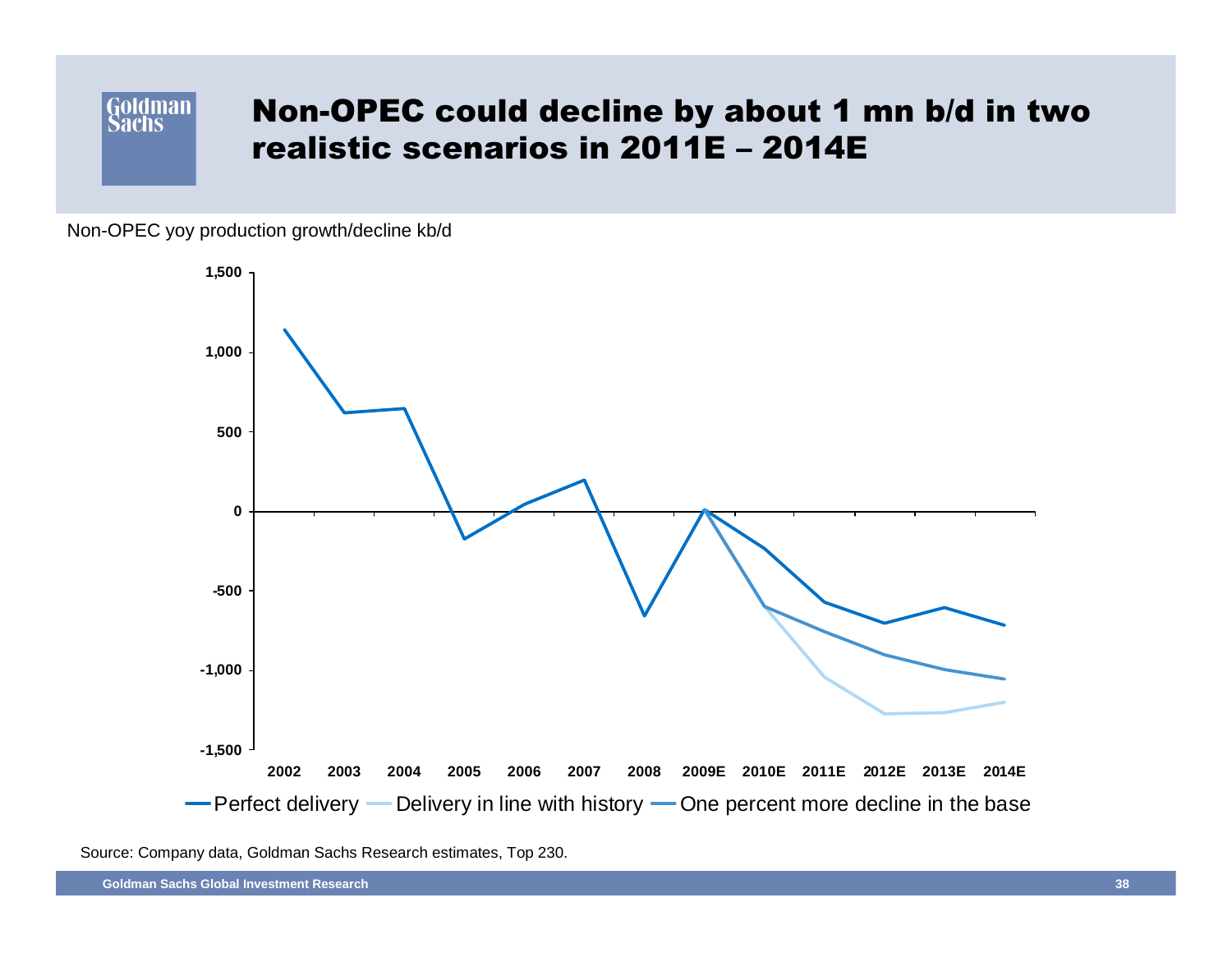

## DM demand will have to contract going forward to make room for EM demand due to supply constraints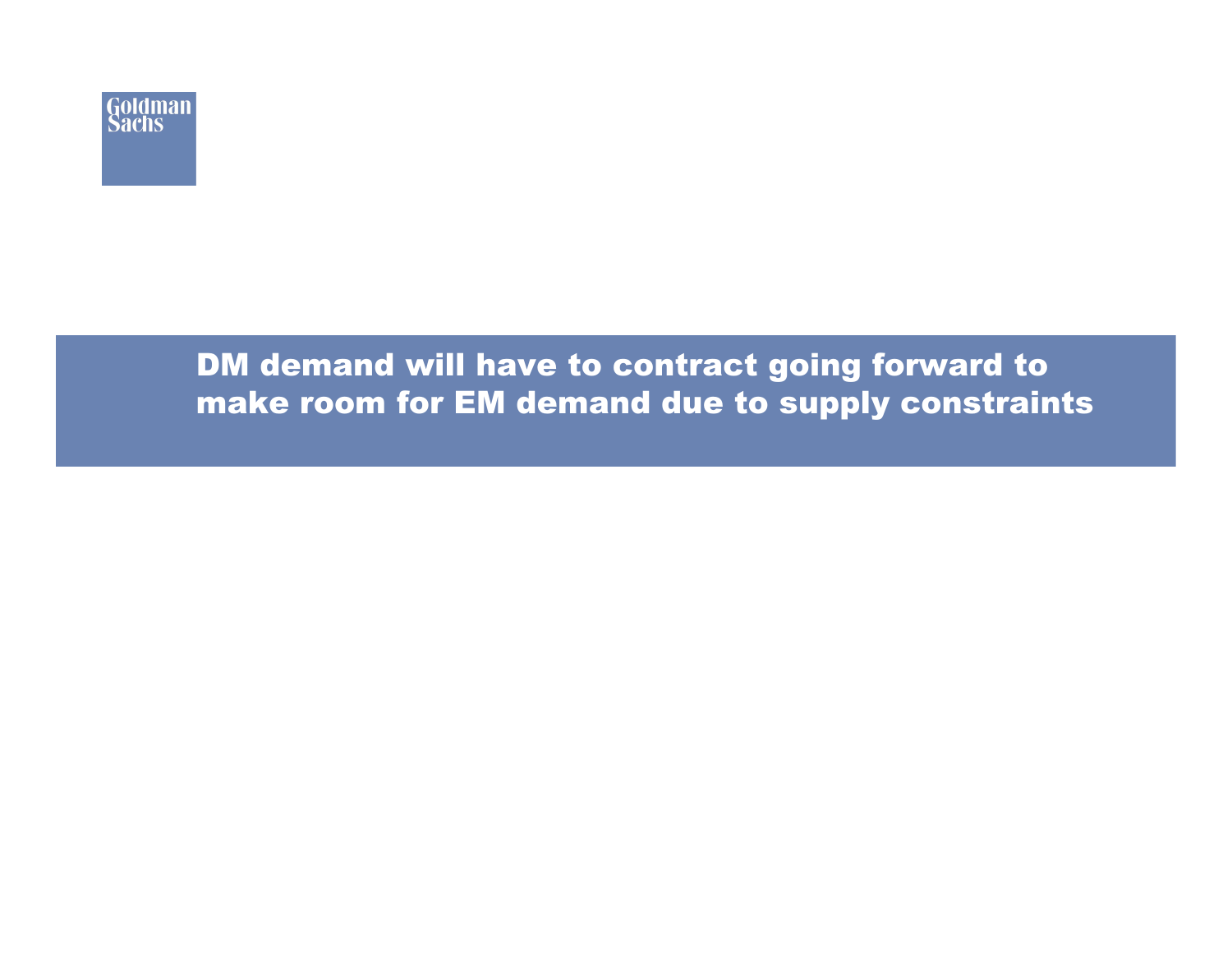### **Goldman Sachs**

## We expect emerging market demand growth to crowd out developed market demand as supply growth will be limited

Thousand b/d



Source: IEA and GS Global ECS Research.

**Goldman Sachs Global Investment Research**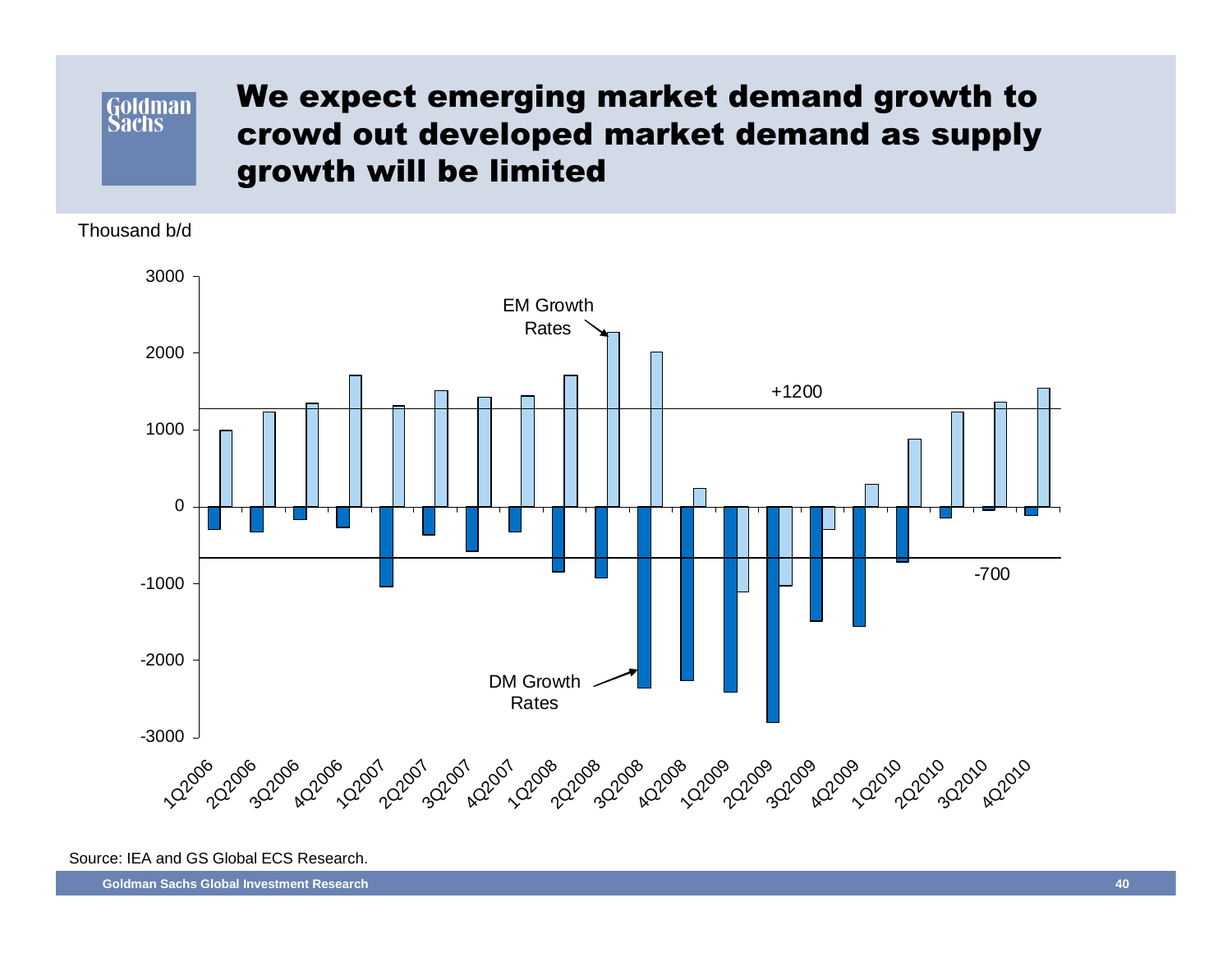

## Metals and agriculture are the most leveraged to China

|                    |              | <b>Average 2008 Figures</b>   |              |                    |               | <b>China</b>  | <b>China</b>      | China    |
|--------------------|--------------|-------------------------------|--------------|--------------------|---------------|---------------|-------------------|----------|
|                    |              |                               | <b>China</b> |                    |               | <b>Demand</b> | <b>Net Import</b> | Leverage |
| <b>Commodity</b>   | <b>Units</b> | <b>Consumption Production</b> |              | <b>Net Imports</b> | <b>Output</b> | % Global      | % Global          | Score*   |
| Cotton             | mmMT         | 10.7                          | 8.2          | 2.5                | 26.3          | 40.6%         | 9.5%              | 0.2602   |
| Soybeans           | mmMT         | 49.8                          | 12.5         | 37.4               | 220.8         | 22.6%         | 16.9%             | 0.2201   |
| Copper             | kMT          | 5014                          | 3652         | 1362               | 18371         | 27.3%         | 7.4%              | 0.1486   |
| Soybean Oil        | mmMT         | 9.7                           | 7.1          | 2.6                | 37.6          | 25.8%         | 7.0%              | 0.1365   |
| Zinc               | kMT          | 4018                          | 3755         | 263                | 11509         | 34.9%         | 2.3%              | 0.1448   |
| Lead               | kMT          | 3021                          | 3024         | -3                 | 8464          | 35.7%         | 0.0%              | 0.1271   |
| Nickel             | kMT          | 280                           | 168          | 112                | 1397          | 20.0%         | 8.0%              | 0.1201   |
| Aluminum           | kMT          | 12854                         | 13435        | $-581$             | 39594         | 32.5%         | $-1.5%$           | 0.0907   |
| Rice               | mmMT         | 127.5                         | 128.1        | $-0.7$             | 431.9         | 29.5%         | $-0.2%$           | 0.0855   |
| Petroleum          | mmb/d        | 7.8                           | 3.8          | 4.0                | 86.5          | 9.0%          | 4.6%              | 0.0544   |
| Soybean Meal       | mmMT         | 30.8                          | 31.3         | $-0.4$             | 158.5         | 19.5%         | $-0.3%$           | 0.0352   |
| Corn               | mmMT         | 149.0                         | 149.5        | $-0.5$             | 790.9         | 18.8%         | $-0.1%$           | 0.0348   |
| Wheat              | mmMT         | 104.0                         | 106.8        | $-2.8$             | 609.1         | 17.1%         | $-0.5%$           | 0.0246   |
| Cocoa              | mmMT         | 0.1                           | 0.0          | 0.1                | 3.6           | 1.7%          | 1.7%              | 0.0177   |
| Sugar              | mmMT         | 14.9                          | 14.0         | 0.8                | 166.6         | 8.9%          | 0.5%              | 0.0130   |
| Coffee             | mmMT         | 0.0                           | 0.0          | 0.0                | 7.3           | 0.2%          | 0.2%              | 0.0025   |
| <b>Natural Gas</b> | Bcf/d        | 7.1                           | 6.6          | 0.4                | 301.4         | 2.3%          | 0.1%              | 0.0020   |

\* Leverage score = (mkt share) $\textdegree$ 2 + (imp share)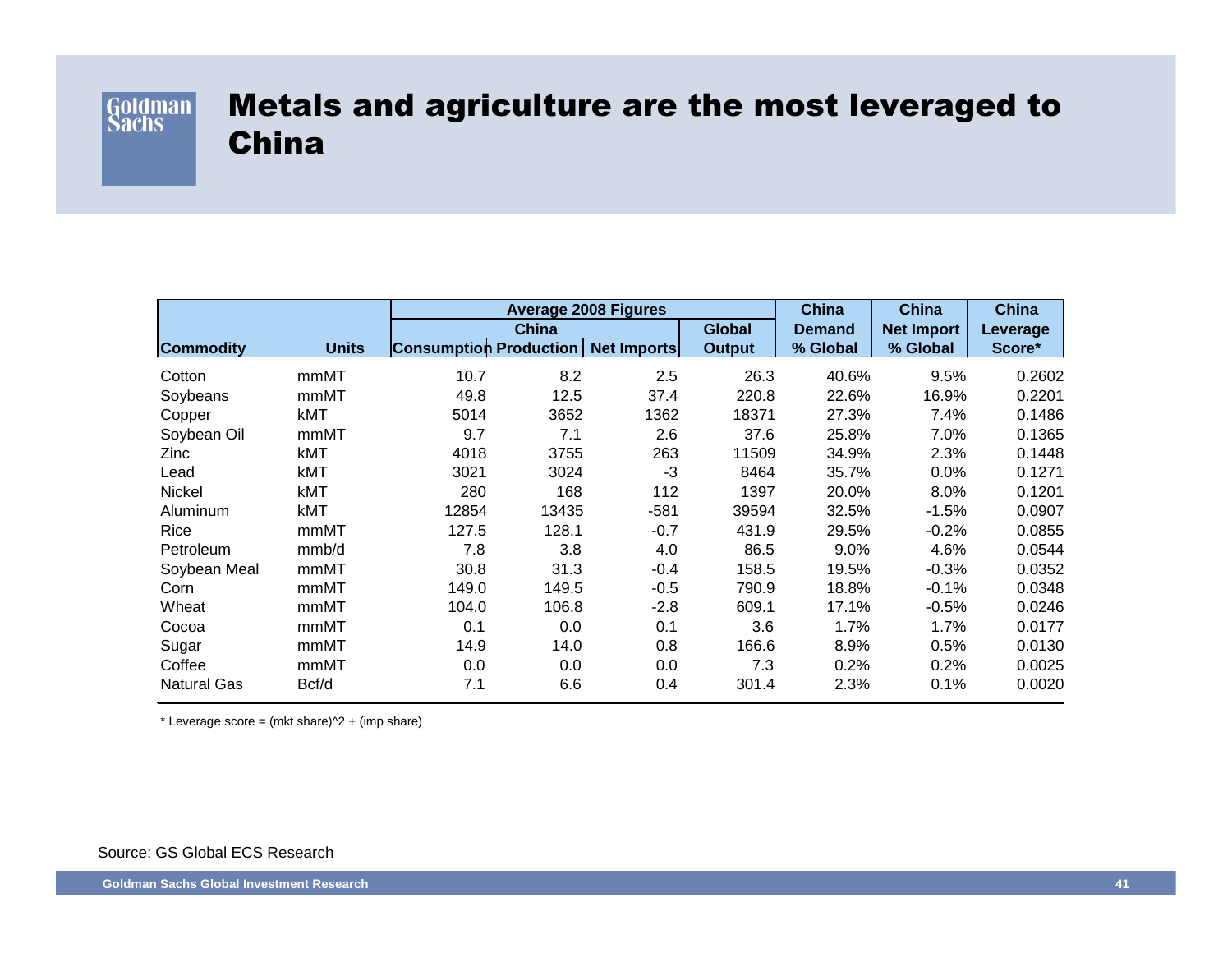

Copper demand in kmt



Source: Brook Hunt, GS Global ECS Research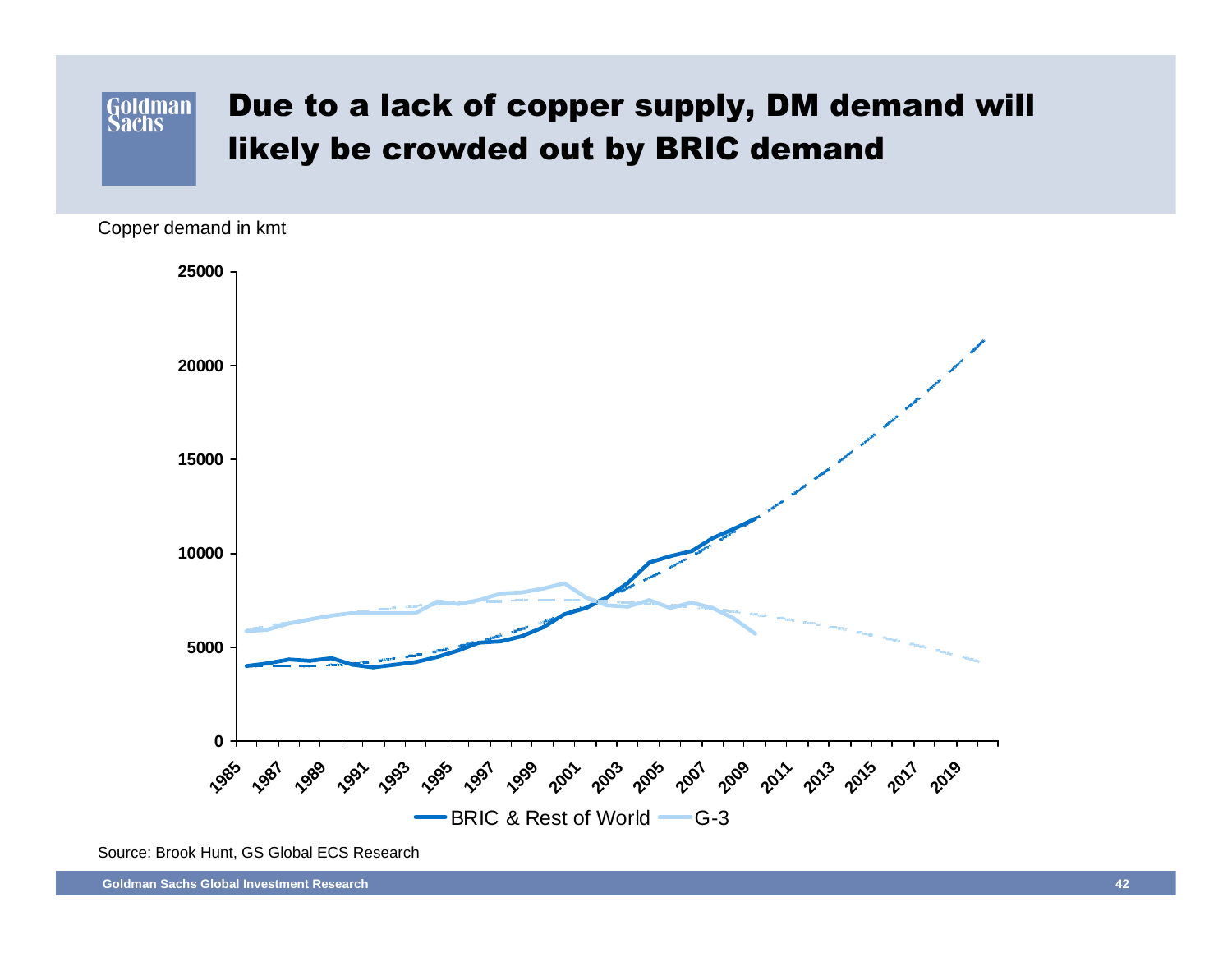### Goldman Germany and Japan have the lowest willingness to pay for commodities

Regional willingness to pay for oil

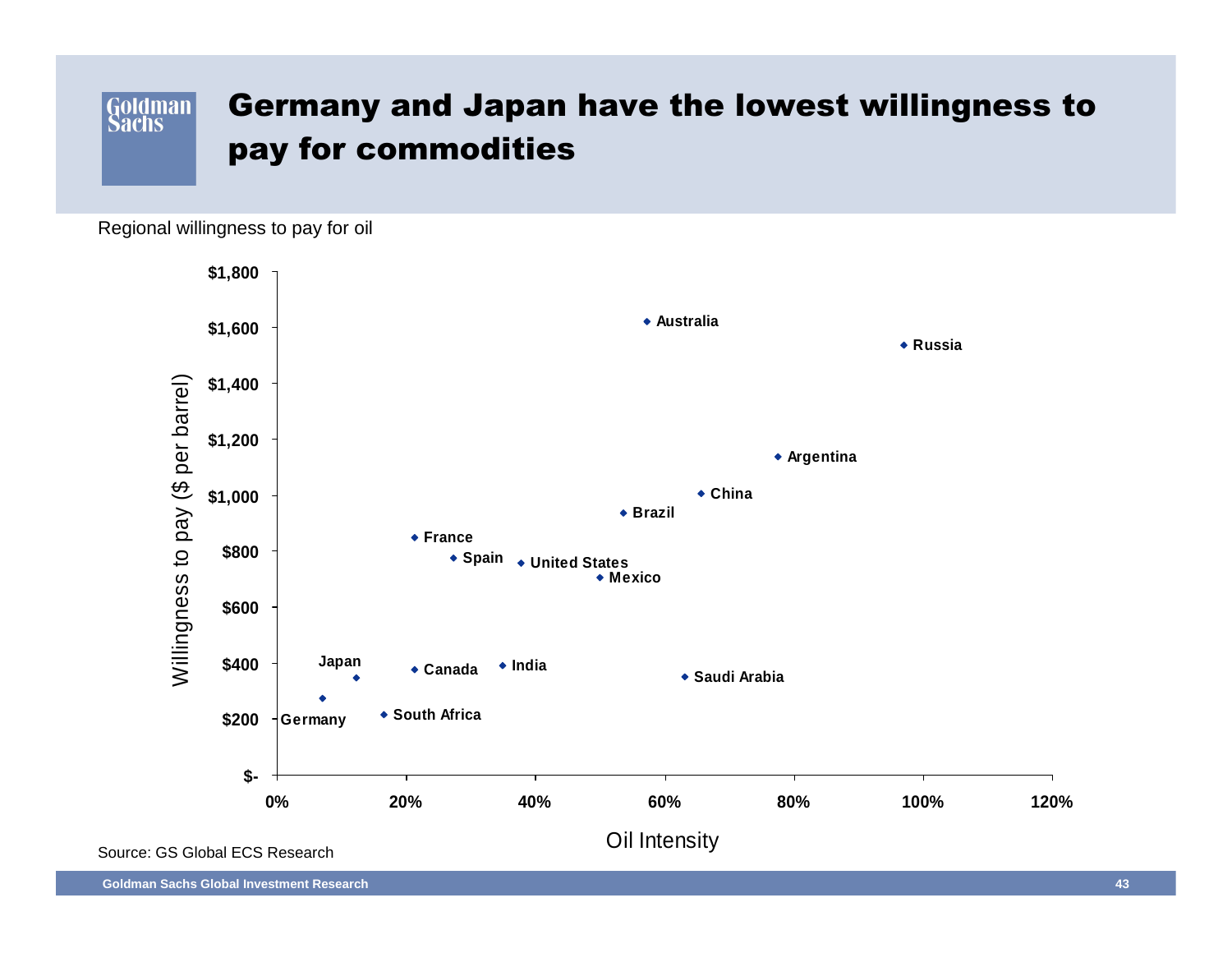### Goldman Accordingly, they have seen the largest reductions in demand already

Total Petroleum consumption (rebased to 100 in 2000)

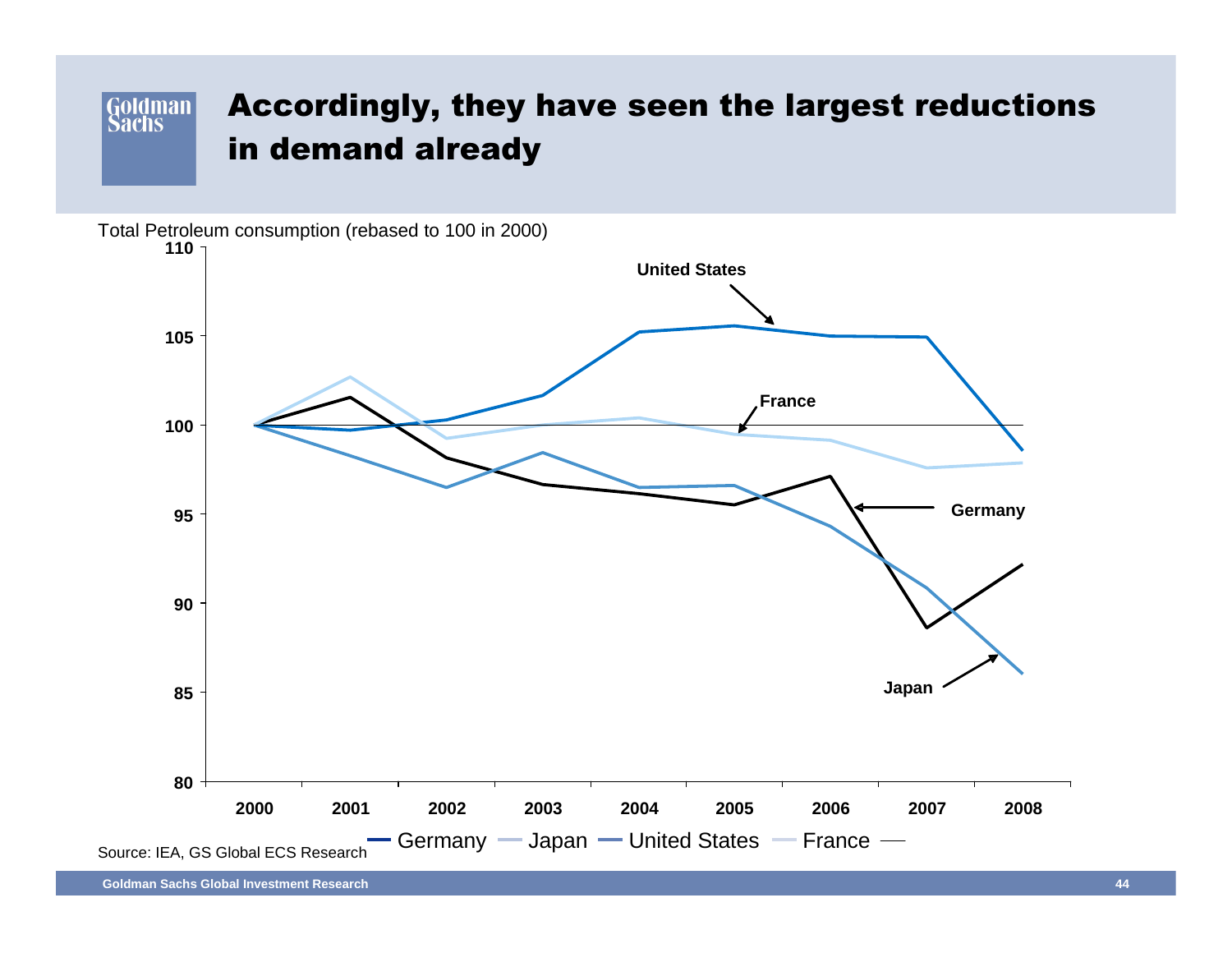## Rising prices over the past 6 years have already reduced demand over 5.0 million b/d



Source: IEA and GS Global ECS Research.

Goldman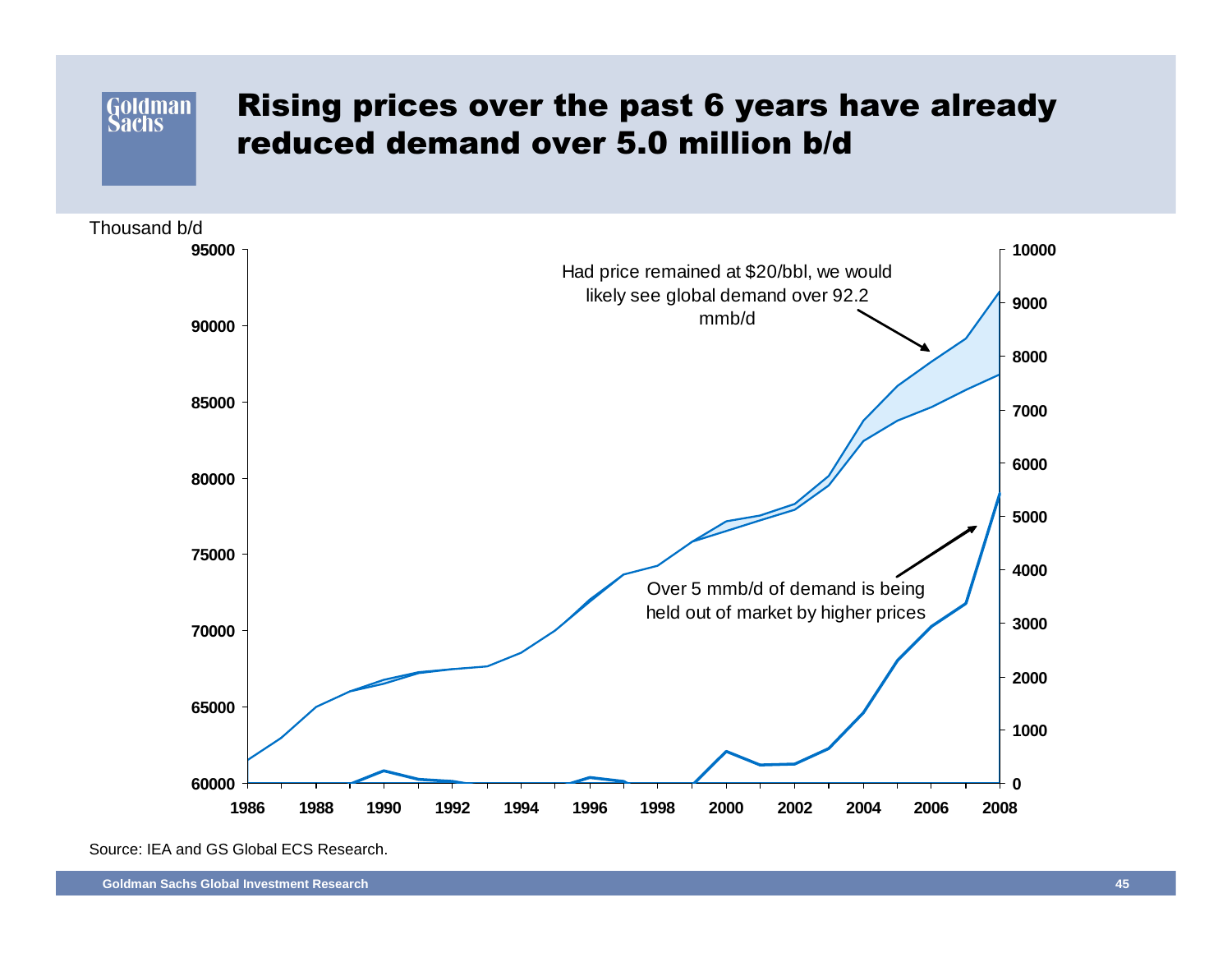

## The macroeconomic linkages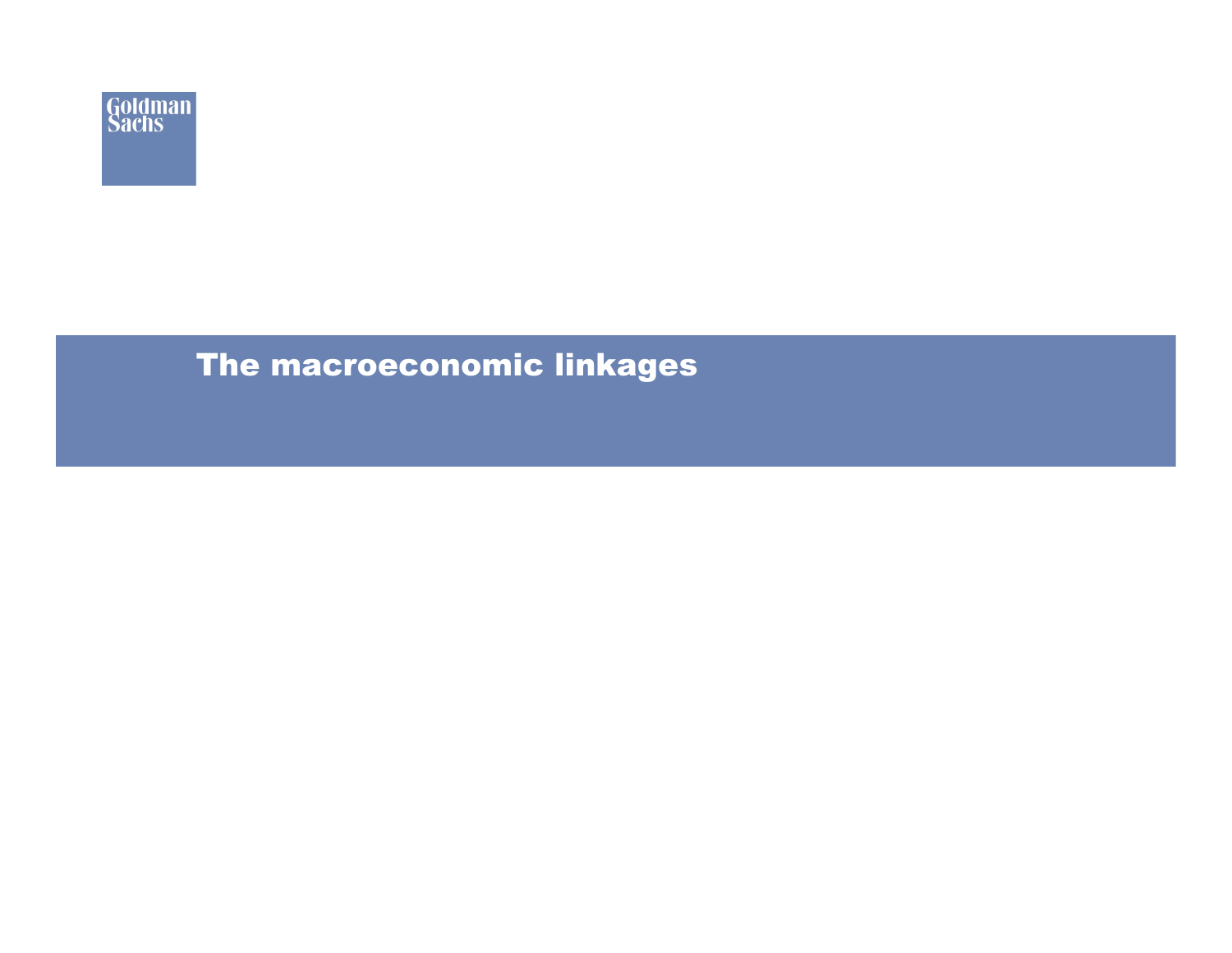#### The oil price and USD were highly correlated in the**Goldman Sachs** 1970s as the causality is oil to FX, not vice versa

Oil in \$/bbl (let axis); EUR/USD (right axis)



Source: Oil & Gas journal and Goldman Sachs Commodities Research.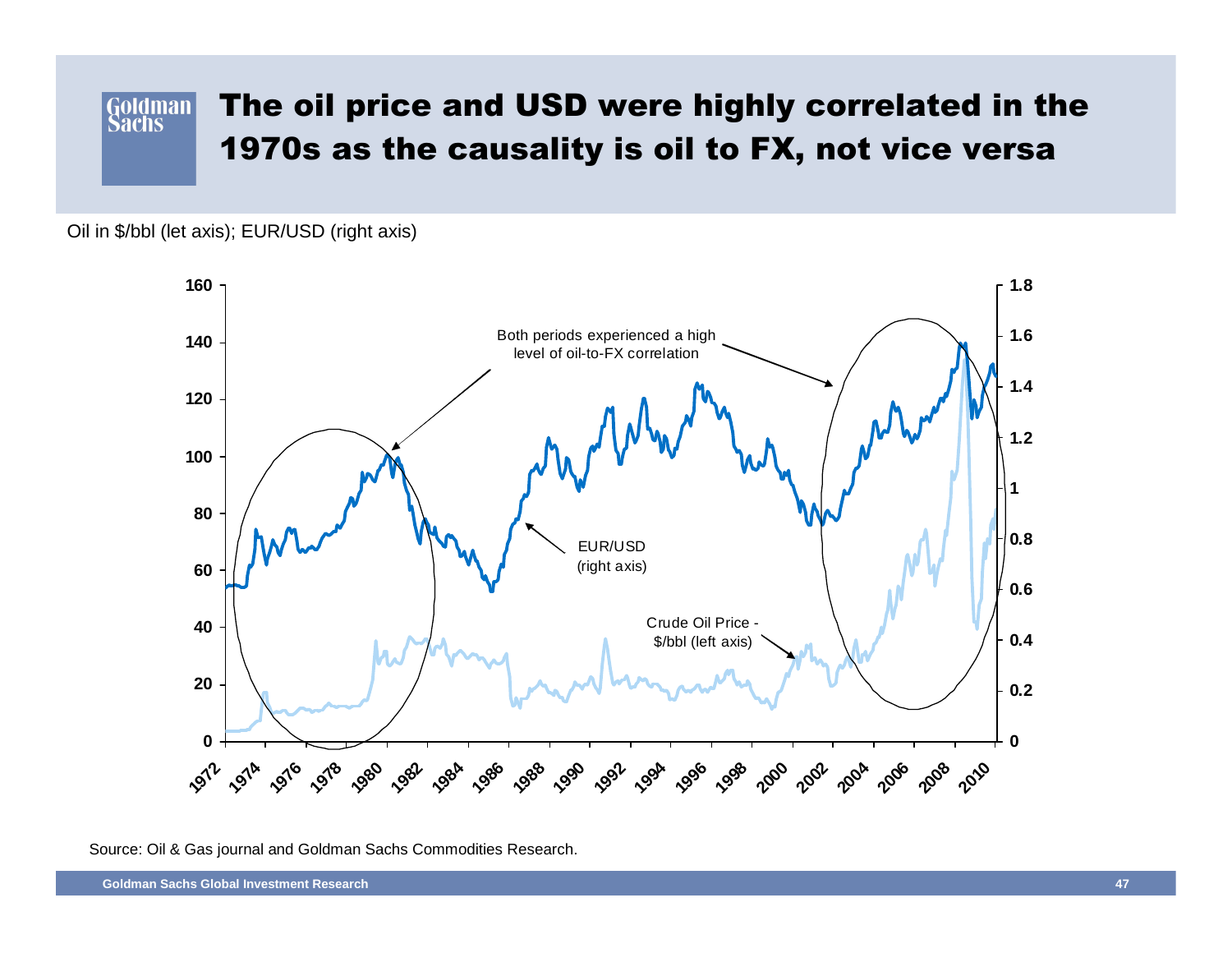



Source: Haver Analystics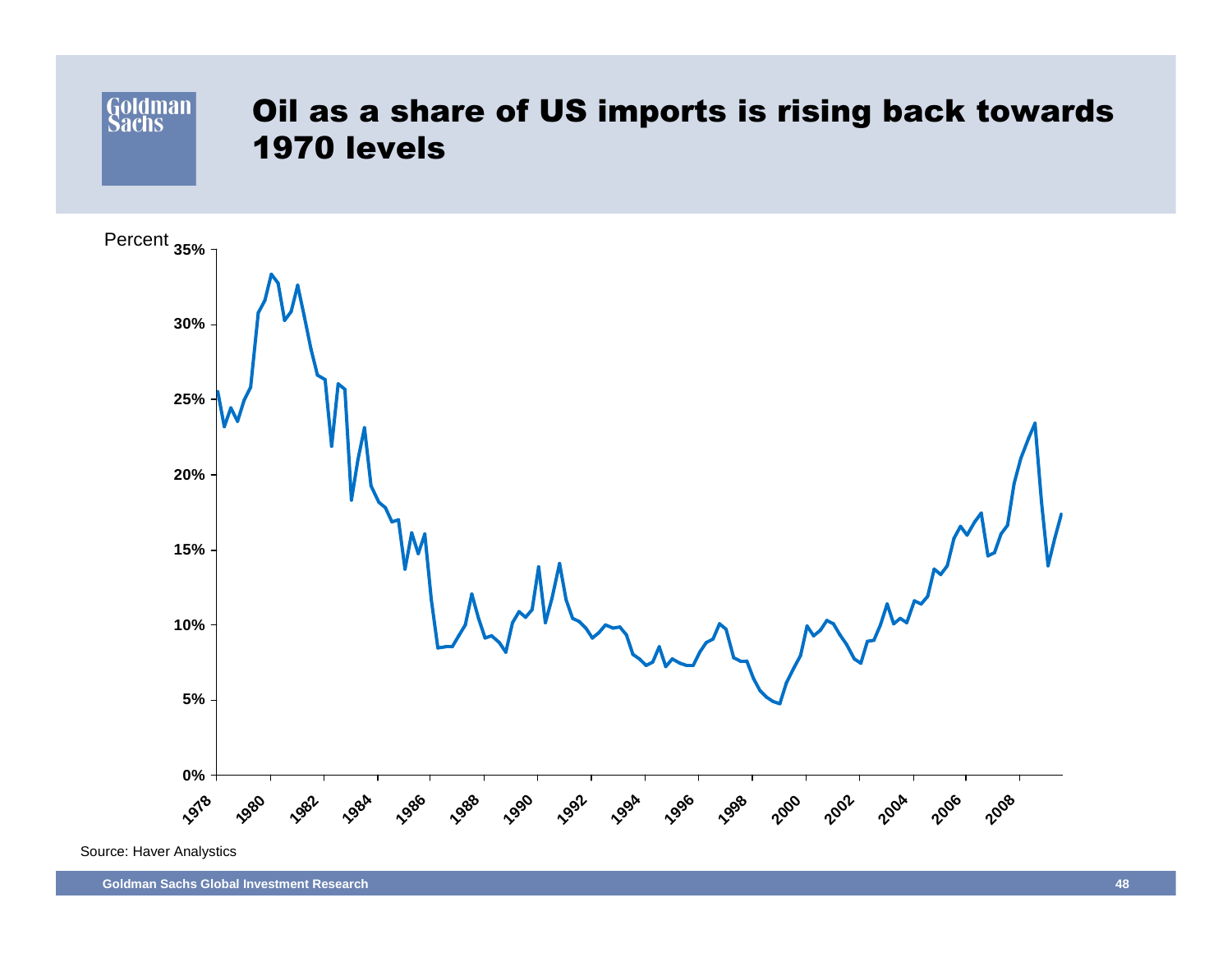

## Relative to the barrels of oil that oil companies could hedge, index investors are holding a relatively small amount of oil price risk

million barrels (end of 2007)

| Company                    | <b>Proven Reserves</b><br>(million barrels) |
|----------------------------|---------------------------------------------|
| Exxon Mobil                | 11,075                                      |
| Petrobras                  | 9,613                                       |
| Chevron                    | 7,087                                       |
| <b>ConocoPhillips</b>      | 6,320                                       |
| <b>Suncor Energy</b>       | 2,515                                       |
| Occidental Petroleum       | 2,224                                       |
| Canadian Natural Resources | 1,358                                       |
| <b>Apache Corporation</b>  | 1,134                                       |
| Marathon Oil               | 1,071                                       |
| <b>Hess Corporation</b>    | 885                                         |
| <b>Index Investors</b>     | 855                                         |
| Nexen                      | 835                                         |
| <b>Talisman Energy</b>     | 648                                         |
| Petro-Canada               | 597                                         |
| Murphy Oil                 | 307                                         |
|                            |                                             |

Source: Goldman Sachs Equity Research and Goldman Sachs Commodity Research.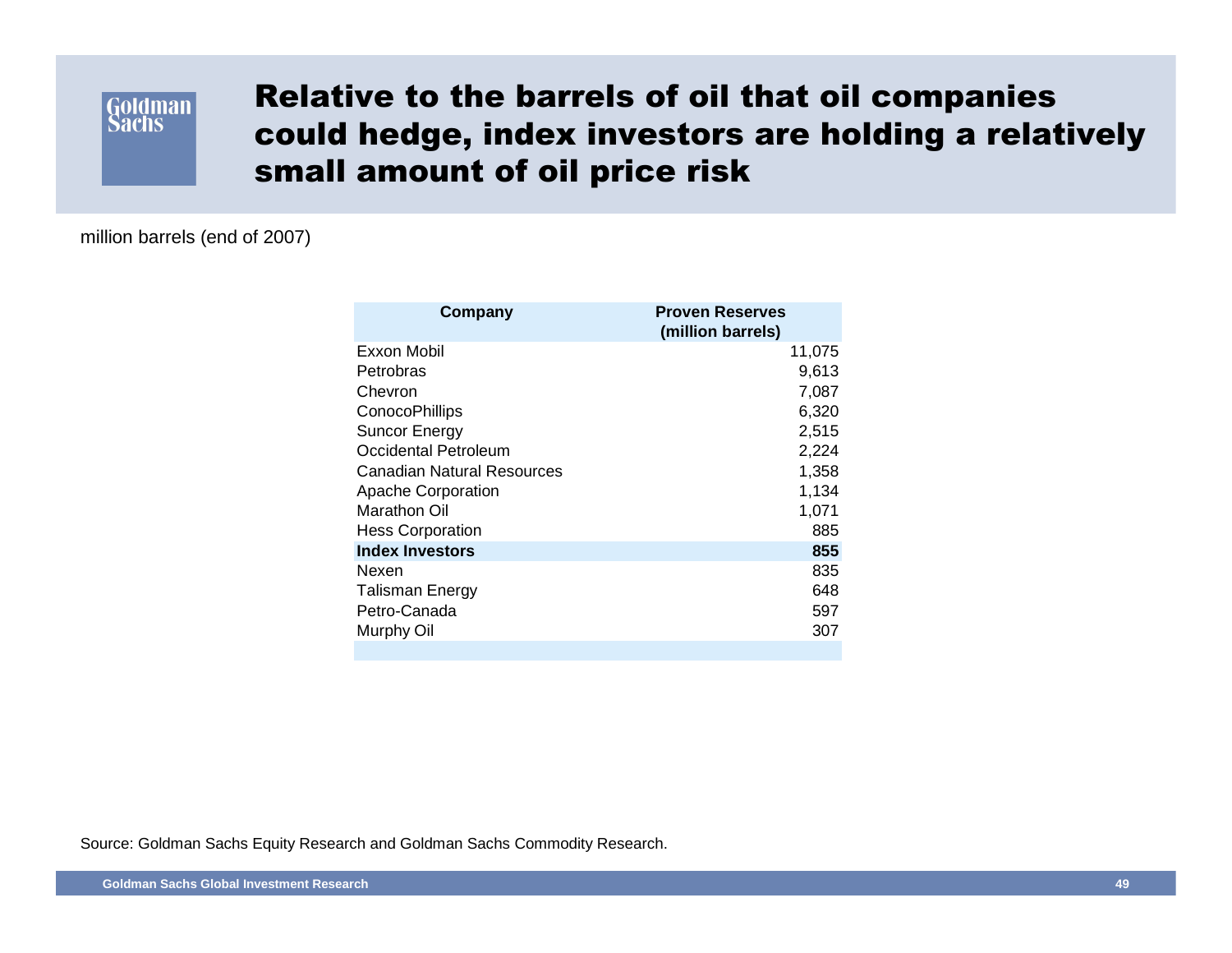

## Crude Oil Speculators vs Index Investors

### **Crude oil prices move with speculators…**

percentage (vertical axis), million barrels(horizontal axis)

### **… but not with index investors**

percentage (vertical axis), million barrels (horizontal axis)



Source: NYMEX, CFTC, and Goldman Sachs Commodities Research.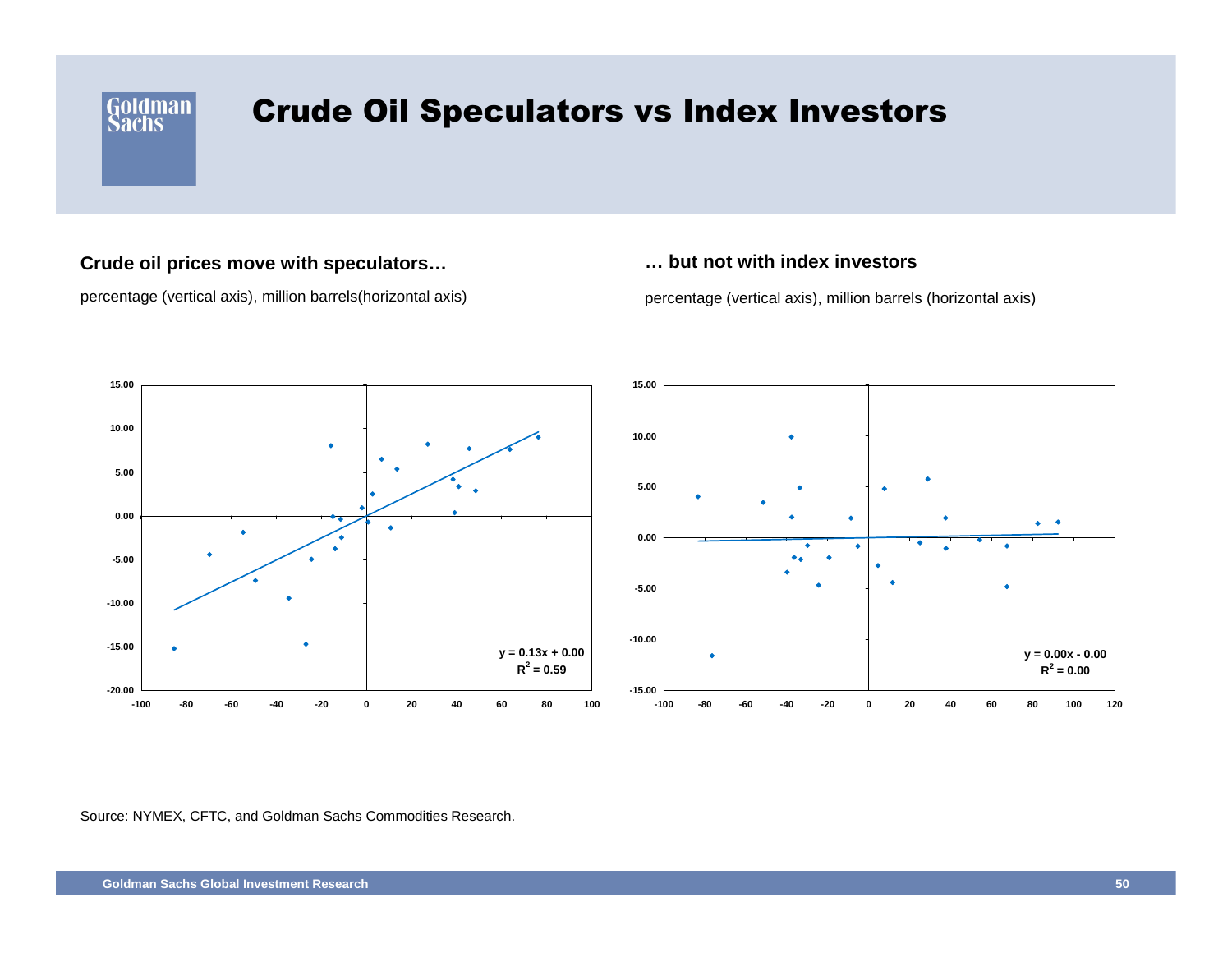

**I, Jeffrey Currie, hereby certify that all of the views expressed in this report accurately reflect my personal views, which have not been influenced by considerations of the firm's business or client relationships.**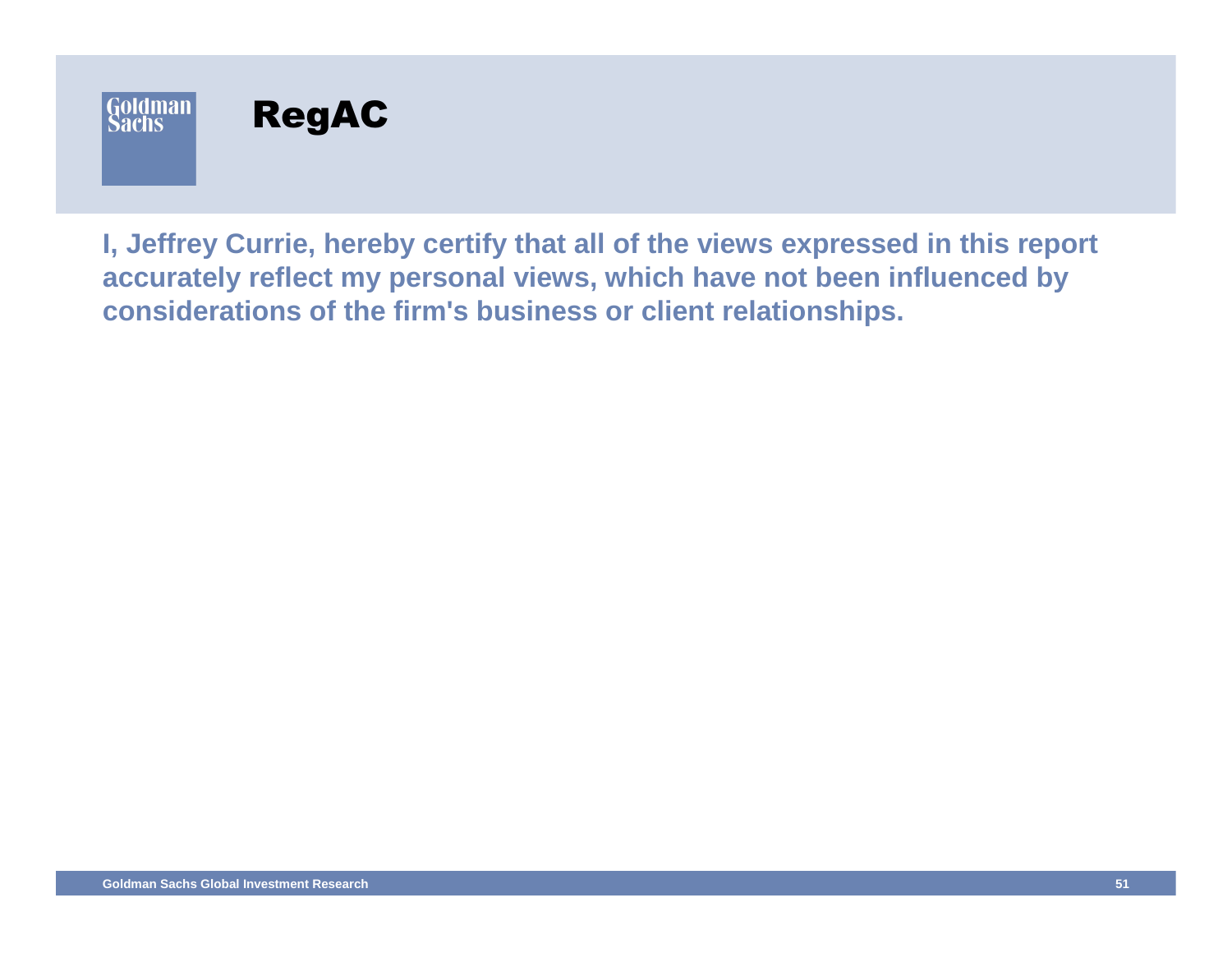

# **Disclosures**

**January 6, 2010**